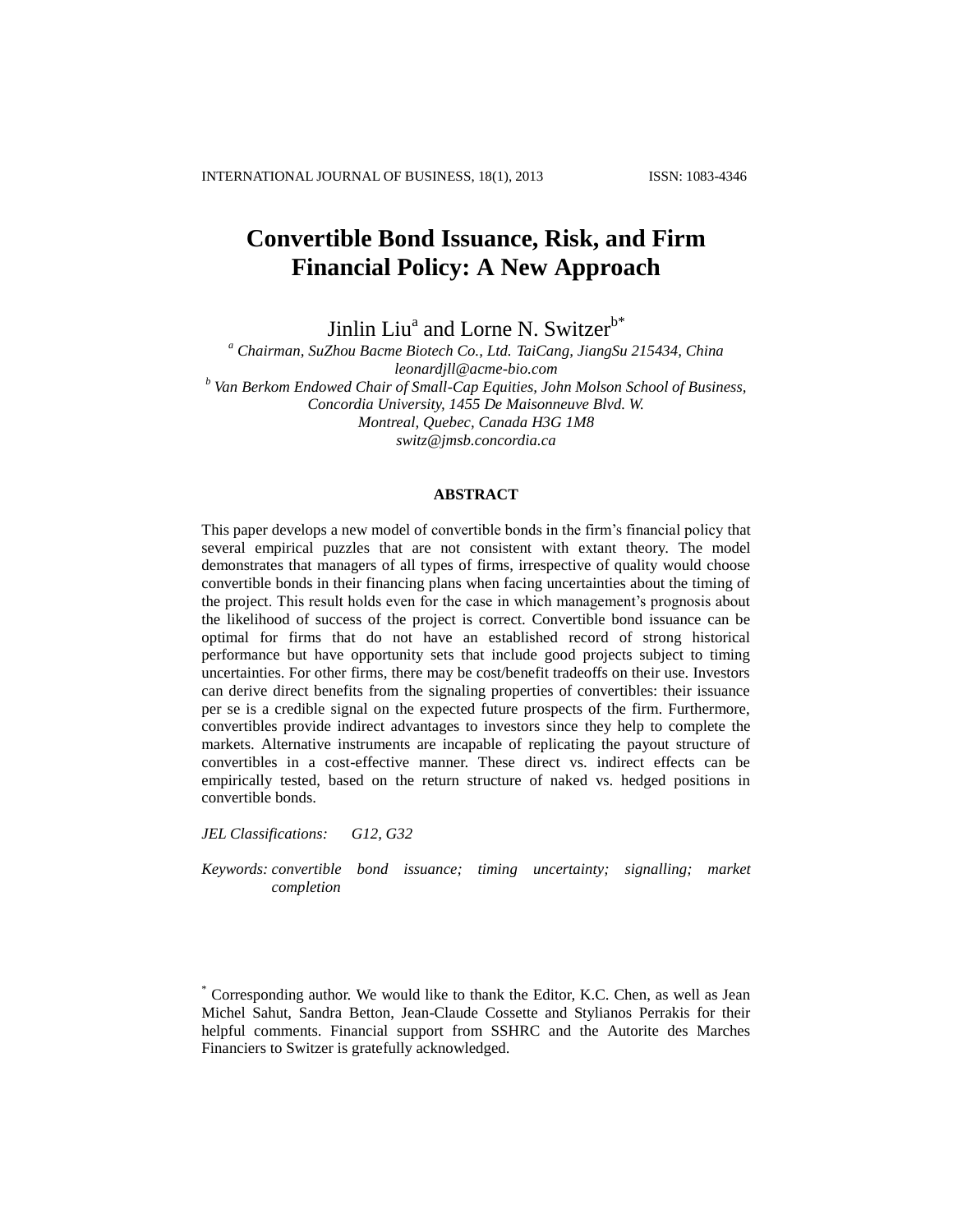### **I. INTRODUCTION**

Convertible bonds ('CBs' hereinafter) are hybrid securities with both debt and equity features, and have served as a major source of financing for firms over the past two decades. According to SDC data, from 1995 to 2006, the total value of CB issues increased in the US by 581.60%. Over this period, the ratio of CB financing to equity financing expanded from 10.15% to 36.75%.

The popularity of CBs appears puzzling from a number of perspectives. First, establishing a fair price for any particular CB is complex, due to its long-term option-like characteristics. CBs are typically embedded with interacting indenture components that may not respond uniformly to expected or unexpected events. Consequently, it is still a challenge to 'correctly' price CBs for both issuers and investors. CBs, as complex financial instruments for problems related to financing and investment are not consistent with the Principle of Ockham's Razor. <sup>1</sup> Why do firms issue CBs and do investors find them attractive? The purpose of this paper is to develop a theoretical model to address these issues.

Researchers have identified several justifications for CB issuance including: providing lower cost financing relative to straight bonds or pure equity financing, dealing with asymmetric information, tax benefits, risk mitigation benefits, as well as agency benefits (e.g., Jensen and Meckling, 1976; Green, 1984; Brennan and Schwartz 1988; Stein, 1992; Jalan and Barone-Adesi, 1995; Isagawa, 2000 and 2002; Loncarski, Horst, and Veld, 2006a).

Counterbalancing these benefits of CBs are various potential costs, however.<sup>2</sup> CBs could be more expensive than either pure equity or straight debt financing, given the firm's ex ante prospects. For example, if a firm projects some likelihood of poor performance *ex ante*, CBs might not be converted. And issuers may be forced to redeem CBs when their cash flow is already under pressure. Firms on the verge of financial distress will encounter further difficulties in their future financing plans as a consequence of CB investor disappointment. Managers put at risk both their personal portfolios invested in the firm and their reputation for their future careers. In this scenario, issuers could be better off if they had chosen equity financing instead. On the other hand, if the management is certain about the favourable prospects of their new projects, it could be cheaper for them to use some other form of financing besides convertibles. Specifically, they could issue regular corporate bonds at the initial financing stage for the new project, then wait until the stock price rises to reflect the benefits of the project, and then finance with equity. We refer to this alternative (straight debt followed by straight equity) serial financing plan as AP henceforth.

Additionally, CB financing introduces an element of uncertainty to the firm's cash flow and future financing requirements due to the uncertain nature of investor holding periods over longer horizons. Firms with a large overhang of unconverted CB's often face difficulties when they must resort to capital markets for subsequent financing. Empirically, the conversion process of CBs is slow (e.g., Ederington, Caton and Campbell, 1997; Byrd, Mann, Moore and Ramanlal, 1998). Several empirical studies show that the price of CBs has to stay well above the conversion price for a considerable period of time before issuers use their call rights to force investors to exercise their CBs. It appears that issuers do not deploy theoretically optimal call strategies, such as that of Brennan and Schwartz (1977a): "call the bond as soon as the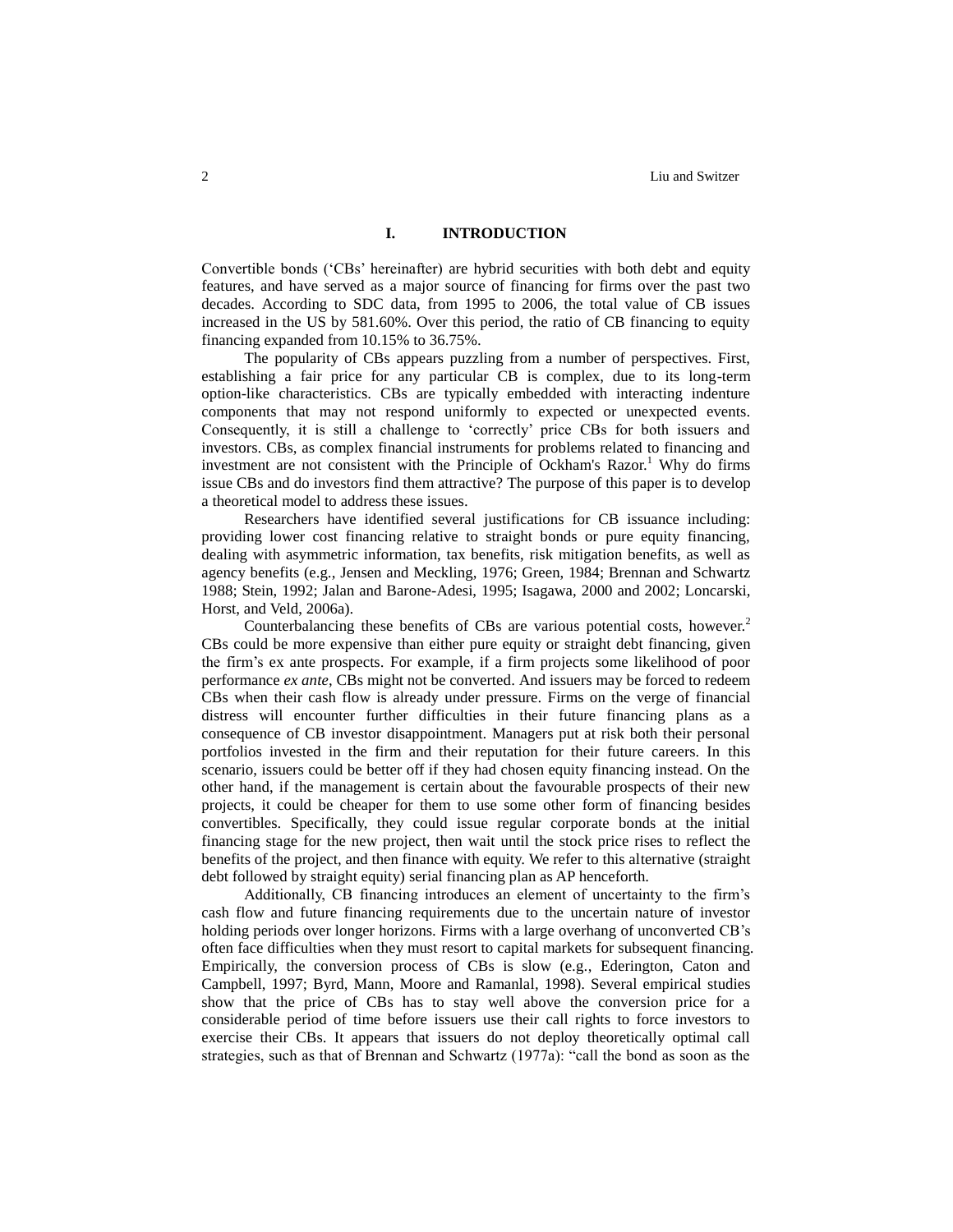value of the bond if called is equal to the value if not called."

Suboptimal call policies can be attributed to a number of factors: 1) management wants CBs to be converted into equity, 2) financial stress could show up if CBs are called too early, and 3) to call is a bad signal for the issuer. Investors also tend to hold CBs longer than would appear optimal for a number of reasons<sup>3</sup>, including: 1) their desire to share in the upside potential of the firm – holding a CB is less risky than holding the underlying stocks of the company since investors receive a more stable stream of returns when they buy the CBs; 2) it is optimal to hold an American call option, which is a key term embedded in CBs, until maturity without exercise; and 3) investors can set up hedged portfolios by combining CBs with other CBs, call or put options, bonds and underlying shares to realize good portfolio returns with low-risk, as demonstrated in Fabozzi, Liu, and Switzer (2009).

Empirically, what could be the difference in dilution effect between the CB financing plan and the AP plan? Fabozzi, Switzer, and Liu (2009) note that from 1990 to 2006, a simulated portfolio comprised of the underlying stocks of all the issuers whose issue size is at least \$100 million generates a return of 24.18% and 41.97% respectively at the end of the second and third year from the issue date. If the sample includes observations only with a rating of B or lower, the returns are 50.58% and 92.29%; and that for a rating of Caa or lower becomes as high as 210.63% and 264.48% at the end of the second and third year from the issue date. In contrast, the average conversion premium of CBs in the same period is only 28.20%. 4 If these CB issuing firms had chosen the AP plan instead - i.e. to first issue regular bonds to meet capital requirements, as there are no dilution effects,<sup>5</sup> it is safe to say that the stock returns of the firm after the bond issuance could be similar to those provided by the CB financing plan. Consequently, if these firms chosen to issue equity two or three years after the regular bond financing, the equity issuance price should be higher than the conversion price in the CB financing plan. Consequently the dilution effects of AP seem to be less, especially for lower-rated issuers with larger issue size. It would appear that CB financing should be dominated by AP. Although there are some interest rate-cost savings by issuing CBs compared with issuing straight corporate bonds, this cost is only charged in the life of the bond, not the life of the firm. The dilution effect is more important for current shareholders.

This puzzle cannot be well explained in the extant theoretical literature. Two papers are relevant to this puzzle. Stein (1992) develops a backdoor equity financing theory of CBs, which asserts that medium quality firms prefer to postpone their equity financing, only if information asymmetries completely disappear at the second period. However, the results of Fabozzi, Liu, and Switzer (2009) indicate that to postpone the equity financing for two or three years is not a bad idea for such firms. Thus, the empirical evidence supports the alternative rationale proposed in this paper: issuers choose to use CBs in order to flexibly deal with uncertainties. Mayers (1998) deems CBs a better financing plan than two-period straight debt since CBs can reduce financing costs. However, Mayers (1998) does not address the AP.<sup>6</sup>

Two additional reasons might help to justify the puzzling choices of issuers. First, CB issuers cannot implement the AP due to debt capacity constraints, which can be measured by the type of assets can be pledged, how much debt a firm has already used, and the profitability of the firm. Does the debt capacity differ greatly between CB issuers vs. non-issuers? Debt capacity ratios can be inferred from the empirical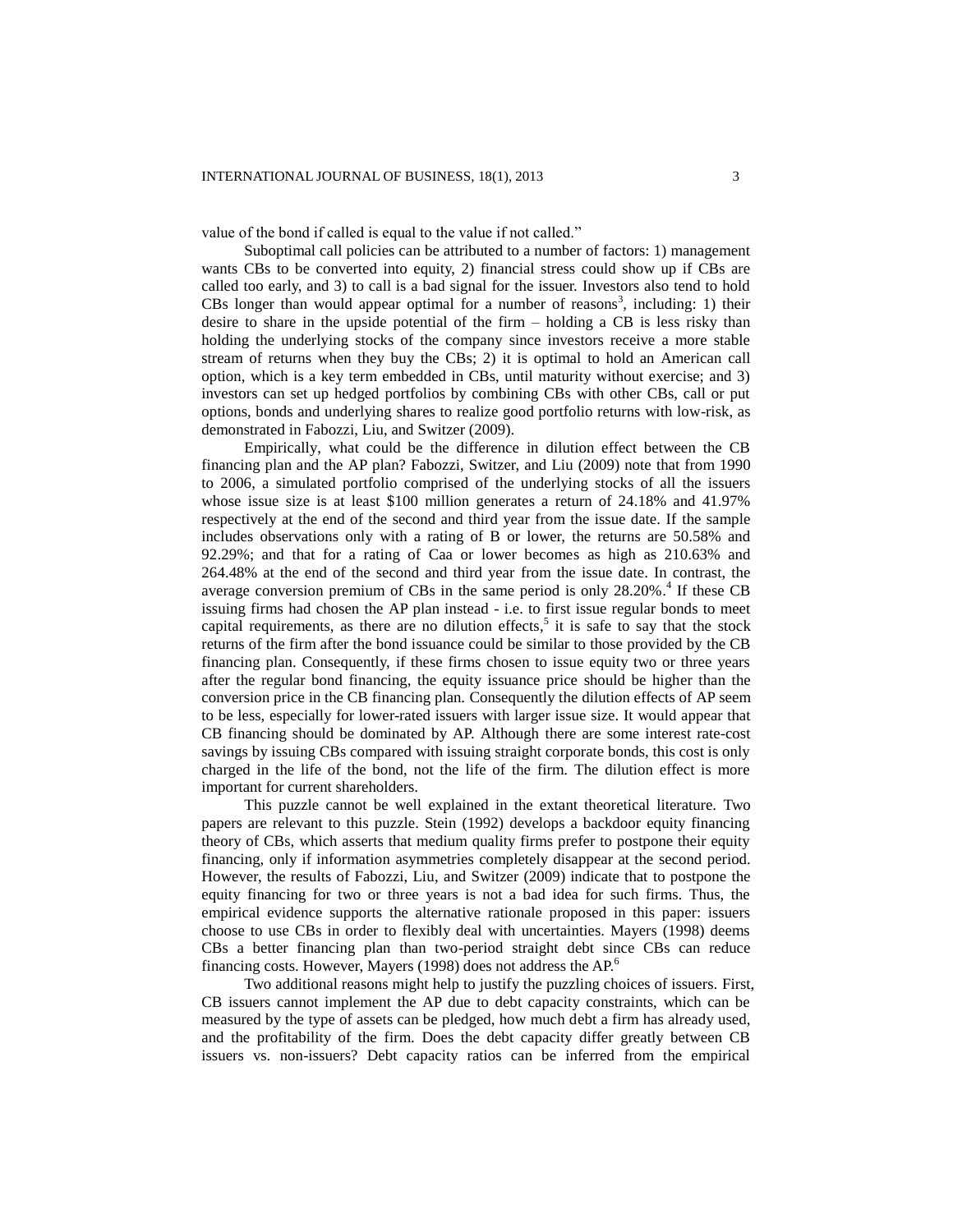estimates of Essig  $(1992)$ .<sup>7</sup> Based on these results, the difference in debt capacity between firms with CBs in their capital structure and firms who do not use CBs is marginal: the ratio<sup>8</sup> of property, plant and equipment plus inventory to total assets is 57.13%, and 57.85%; the ratio of total debt to market value of equity is 83.95% and 83.32%; the ratio of EBDIT to sales is 13.51% and 13.36% respectively for the CB users vs. nonusers. Using COMPUSTAT data, we note that in the period from 1995 to 2006, CB issuing firms with a rating of B or lower have a long-term debt to equity ratio of 14.15%, and a total debt to equity ratio of 69.02%. The CB offering as such does not affect their overall debt ratio. $9$  Hence, debt capacity constraints do not appear to influence choices between issuance of CB's vs. AP.

Another potential reason for issuing CB's is that the delayed equity issuance in the AP may occur at significant price discounts. However, if issuers use the proceeds to make good investments, equity issuance may not be bad news at all. Jung, Kim and Stulz (1996) find that firms with the most valuable investment opportunities do not experience adverse stock returns when they issue equity. Furthermore, according to Fabozzi, Liu and Switzer (2009), two to three years subsequent to the CB issuance, pronounced equity price increases are observed for CB issuing firms. Consequently, we cannot say these firms choose CBs because the price discount in equity financing would be larger.

This paper develops a model that directly addresses the question: "Why do firms issue CBs rather than equity or straight debt, given managers' expectations about the firms' future performance?" This model serves to characterize the behavioral aspects of both managers and investors when facing uncertainties. The model demonstrates that in an environment of *timing uncertainty,* in which firms cannot predict when a new project will become fully operational, CB issuance could be an optimal financial decision for managers, firms, and investors. Firms that lack a strong historical performance record as well as those with a limited portfolio of promising new projects will have greater incentives to issue CB's than other types of firms. This hypothesis is supported by the empirical evidence.

The discrete model used herein is most comparable to that of Stein (1992) and Mayers (1998). However, our model is based on different assumptions and has different implications. Stein's (1992) model is based on asymmetric information about assets in place, and tries to use convertibility to solve a financing problem at the time of the CB issuance. Mayers' (1998) model is based on uncertainty about the value of future investment options, and tries to solve a future financing problem using the objective of cost minimization. This paper is based on uncertainty about the timing of the cash flows of a newly invested project, and tries to analyze the time-varying risk profiles of firms, in order to address why firm still want to use CB instead of the AP plan when the financing cost of CBs is not necessarily low.

This paper has relevance for corporate financing and investment decisions and financial engineering practice. The remainder of this paper is organized as follows: Section II provides a brief literature review. Section III introduces a new model that addresses the role of convertible bonds in the firm's financial policy. Section IV sets forth the empirical evidence that supports the model. Section V provides a summary and conclusion.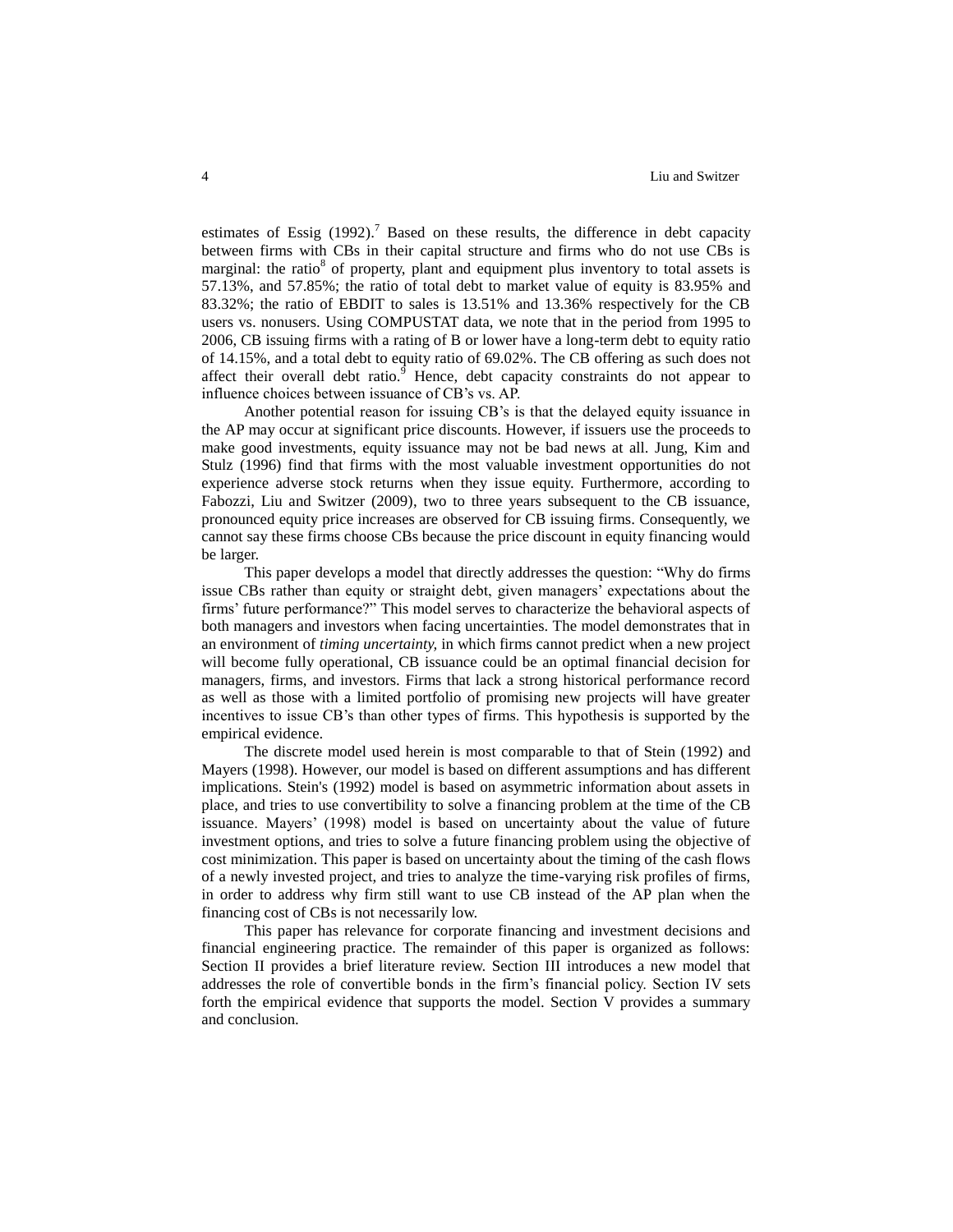### **II. LITERATURE REVIEW**

The question of why firms use CBs and how the market reacts to their issuance has been addressed in a considerable body of research over the past half century. Modigliani and Miller (1958, 1961, and 1963) propose that financing decisions, including those related to the issuance of convertibles, are irrelevant to the firm's valuation. Stiglitz (1969 and 1974) shows the irrelevance theory to be valid under more general conditions. However, Jensen and Meckling (1976) and Green (1984) provide seminal arguments that CBs can be used to alleviate existing shareholders' risk-taking incentives that are at the expense of bondholders by allowing debt holders to share in the upside. Myers and Majluf (1984) and Myers (1984) argue that firms issue CBs to avoid asymmetric information in their pecking order theory. They argue that CBs should dominate equity financing since CBs are less risky. Heinkel and Zechner (1990) show that with information asymmetry, CB's have a role in mitigating the over-investment problem faced by all-equity financed firms. Constantinides and Grundy (1989) and Stein (1992) suggest that firms use CBs to inject new equity into the capital structure with lower asymmetric information costs. Lewis, Rogalski, and Seward (2001) explain the use of CBs based on equity market rationing, which supports Stein (1992). Baker and Wurgler (2002) extend the asymmetric information approach and demonstrate that firms can use different financial instruments to time the market based on managements' expectations.

Brennan and Kraus (1987) and Brennan and Schwartz (1988) argue that the appeal of CB's relates to their insensitivity to company risk. Mayers (1998) argues that firms use CBs to reduce financing costs as an alternative to sequential financings using equity and/or straight debt in the presence of serially correlated real options/investment opportunities. Carlson, Fisher, and Giammarino (2004, 2006) confirm that beta provides a good measure of risk for studying the return dynamics around equity financing.

Several empirical papers have examined the motivation for firms to issue CB's, firm characteristics associated with CB issues, and the market reaction to CB issuance. Billingsley and Smith (1996) conclude that firms use convertibles primarily as an alternative to straight debt as a means to preserve cash flow via lower interest costs. Essig (1992) shows that the ratios of R&D to sales, market value to book value of equity, and long-term debt to equity as well as the volatility of the firm's cash flows, are all positively associated with firms' propensities to employ convertible debt. Lee and Figlewicz (1999) compare different characteristics of firms that issue convertible debt versus convertible preferred stock. The choice of the former is found to be associated with proxies for asymmetric information, financial distress, and taxes.

In sum, the existing theoretical literature cannot fully address the puzzle of CB financing. Several empirical studies have identified and tested factors that help explain CB financing. These studies have largely focused on the issuers' perspective only. Our argument is that from an incentive compatibility perspective, one should focus both on issuers and investors to study the role of CBs in the firm's financial policy.

### **III. A NEW PERSPECTIVE ON CB ISSUANCE**

We propose an alternative perspective for the popularity of CBs. This approach is rooted in the unique structure of CB's as contingent claims that appeal to both firms and investors facing uncertainties.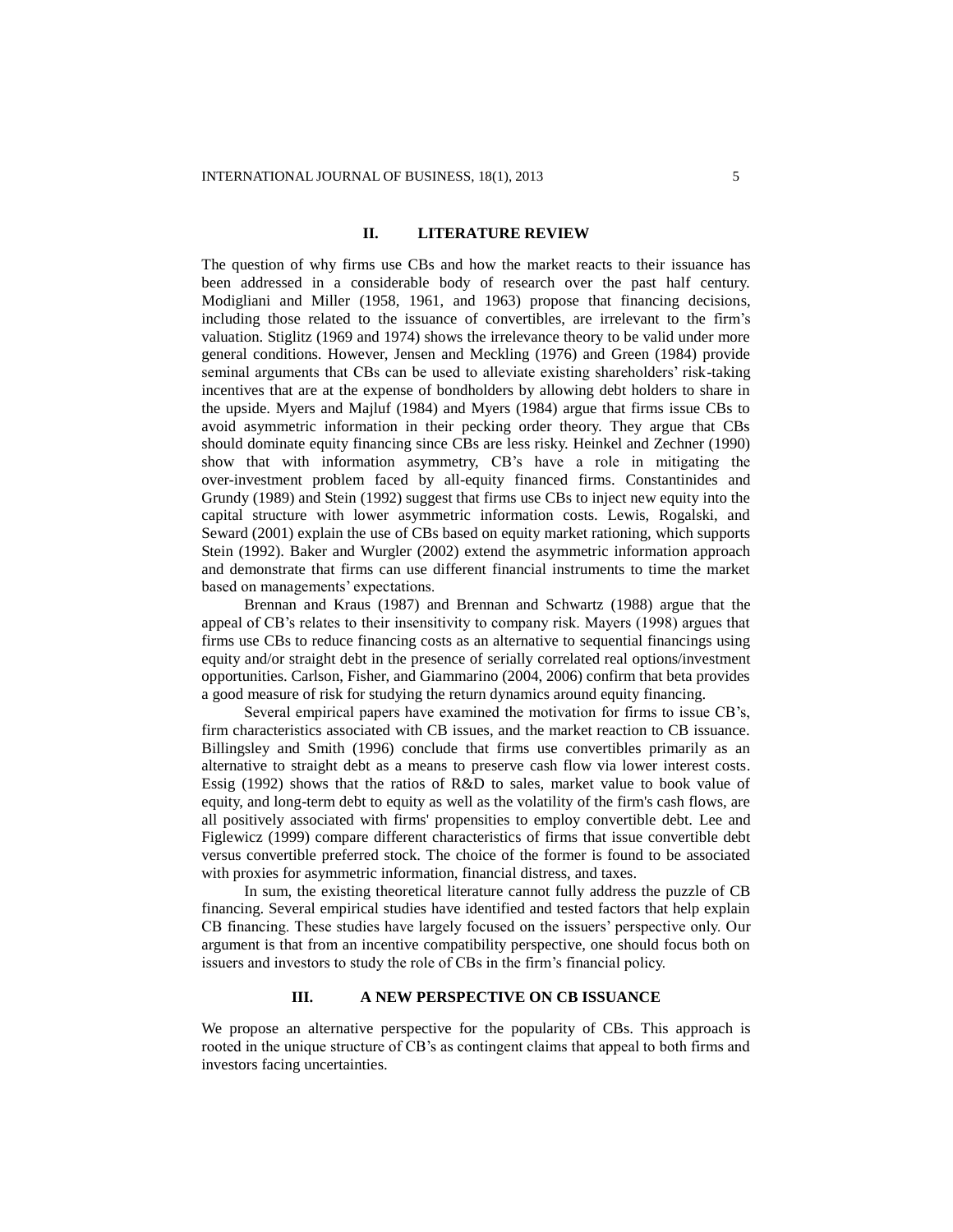#### **A. Background Assumptions and Exposition of the Approach**

The analysis starts with the basic premise that CBs can be tailored to the expectations of managers concerning uncertainty. The conversion premium can be set to adjust the likelihood of future conversion. The maturity is normally set to be quite long in order to decrease risks resulting from technical delays in the project or from unfavorable market conditions. The actual life of CBs could be shortened by the call rights set by issuers. Coupon rates can be flexibly set to change the holding value of CBs in different time periods. Mandatory conversion can also be used to facilitate the conversion. The conversion price could bear a reset option to facilitate the conversion of CBs. Put rights may be added to make CBs more attractive. By issuing CBs, managers in fact possess a real option to make their financing and investment decisions simultaneously, so that they can comfortably wait for further information before committing additional resources to the project.

A side effect of the incorporation of diverse contingent claims within the CB indenture, transforms CBs into structured financial notes that balance the requirement of issuers and investors.<sup>10</sup> By investing in CBs, investors simultaneously get a combination of different financial instruments, which might be technically impossible to replicate or prohibitive in terms of financial costs to replicate.<sup>11</sup> As illustrated in Fabozzi, Liu and Switzer (2009), profitable trading opportunities exist using:

a) combinations of CB's with underlying stocks, exploiting the non-linear price relationship between CBs and underlying stocks;

b) combinations of CB's with call or put options; and

c) combinations of CB's with other CBs, or corporate bonds.

There is a high probability that investment opportunities will appear among different financial instruments when their prices fluctuate. Hedging can be used to mitigate or eliminate investment risk. In fact, several studies show that CB hedge funds generate meaningful returns with low volatilities compared with the stock mutual funds, and even index funds, $12$  and these returns cannot be explained by Fama-French factor models.

Second, issuance can be accomplished without too much difficulty since the value of CBs can be easily agreed upon by parties, who recognize the inherent uncertainties surrounding the payoffs. A CB is a combination of a straight non-callable corporate bond and several options for investors and issuers. When the volatility of underlying stocks increase, the bond price goes down, but the conversion option value goes up. *Ceteris paribus*, the value of CBs remains relatively stable. As the life of CBs is normally long, an increase in the value of conversion option can more than compensate for the depreciation in the value of the pure bond component of. In addition, the risks of CBs serve to restrain excess risk-seeking activities of management. When the future performance is poor, CB holders can maintain their positions until maturity, while earning the bond interest component. Alternatively, prior to maturity CBs holders can redeem their CBs based on the put rights established in the CB indentures. In the event of bankruptcy, CB holders have pre-emptive rights to the firms' assets relative to equity holders. On the whole, CBs returns will be linked to equity returns, but their overall risk will be lower than that of a pure equity investment.

Third, by using CBs, issuers can credibly signal the upside potential of their new projects to investors when facing uncertainty. Since conversion prices are normally set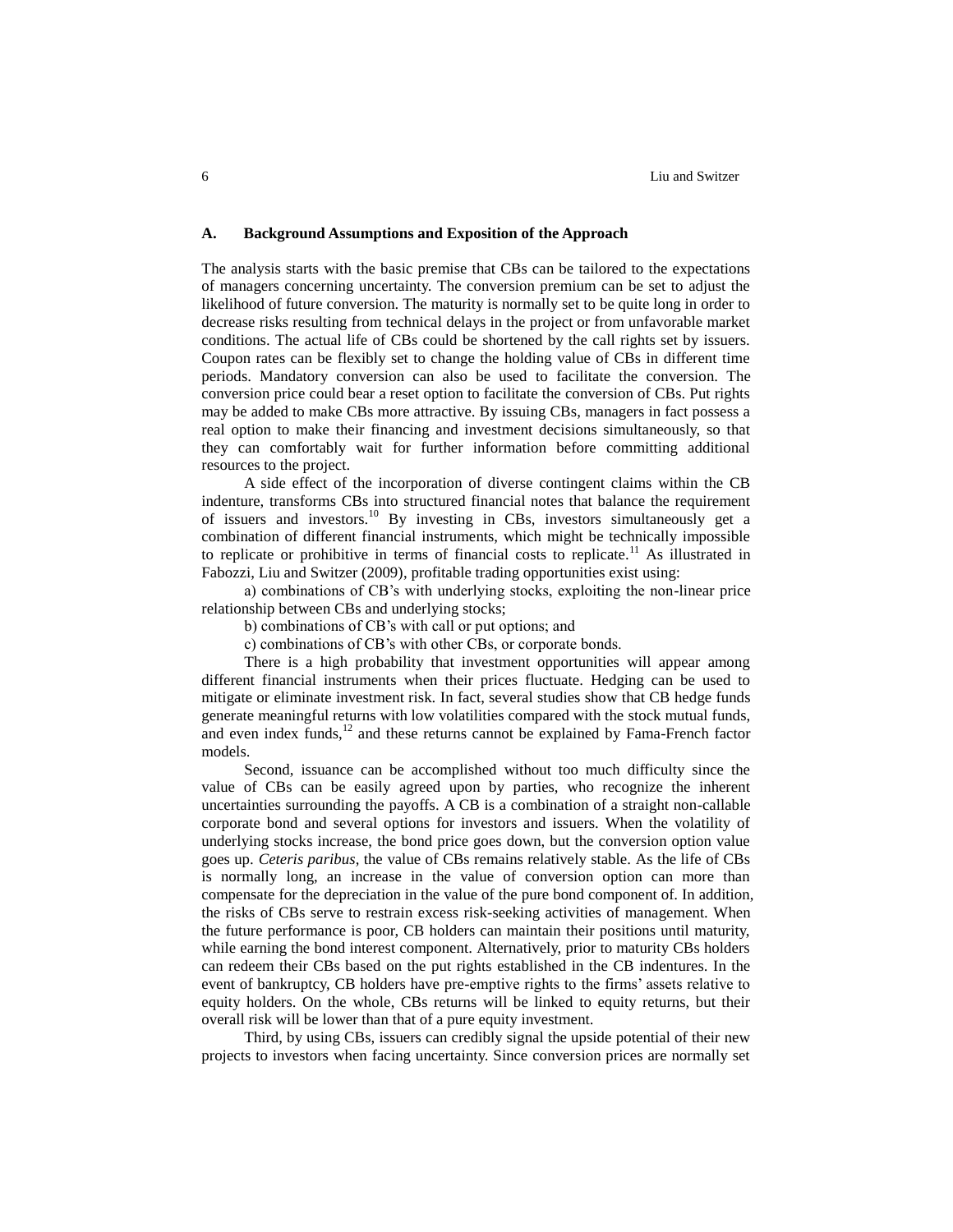at a premium over current stock prices, and stock prices tend to stay well above conversion prices for an extended period prior to conversion, managers should believe that their firms has great upside potential when they choose to issue CBs. Otherwise, they would be better off to issue equity to eliminate potential financial distress risk associated with CBs. The implication of this consideration is investors could gain by holding naked long position of CBs at the issuance.

In sum, CBs can have a beneficial role for issuers, in conveying information about the firm's prospects to potential investors, in the presence of uncertainty.

# **B. The Model in a Continuous-Time Framework**

Technically, the valuation models of CBs can be classified into several categories. The first group, known in the literature as *structural models*, uses the value of the firm as the underlying state variable, with the lower reorganization boundary and the allocation of residual values of the firm on liquidation are treated exogenously (Sundaresan, 2000). Ingersoll (1977) and Nyborg (1996) use this method to price CBs, and Lewis (1991) extends it to incorporate more complicated capital structures. These models are well entrenched in economic theory, and are straightforward to implement when sufficient restrictions are included for deriving closed form solutions. However, empirically, such models have several limitations, including: 1) different call and put features cannot be easily incorporated, 2) path-dependent features cannot be incorporated, and 3) there is no reliable data source of firm value in continuous time.

An alternative to structural models that is favored by practitioners is the class of *reduced form* models that use the value of equity as the underlying state variable, with default outcomes and recovery rates set exogenously. For these models, a CB is a corporate bond plus a call option on firm equity. One common practice when we study the risks and sensitivities of CBs is to treat the call option of CBs as the main source of risk of CBs and calculate the Greeks<sup>13</sup> of CBs based on Black and Scholes (1973).

Models based on binomial trees represent an extension of the reduced form modeling approach. These models incorporate credit risk into CB valuation. Goldman Sachs (1994) is the first to price CBs using the binomial tree method proposed by Cox, Ross, and Rubinstein (1979). Tsiveriotis and Fernandes (1998) formulize this method. Carayannopoulos and Kalimipalli (2003) use a trinomial tree to incorporate credit-risk. Shivers (2003) incorporates more CB features in setting up their binomial trees. Other models are based on simulations. Buchan (1997) extends the Monte Carlo simulation methodology to price CBs. These numerical methods allow for the incorporation of many CB features into the estimation. However their computation time is huge and the availability of data makes it hard to fully meet the requirements of parameter inputs.<sup>14</sup>

Our approach herein is to develop a new structural model for CBs, which extends previous work, to allow us to calculate the value of the CB issuing firm from the issue date.

Assume that a firm has a value V which follows a diffusion process with constant rate of return volatility:<sup>15</sup>

$$
\frac{dV}{V} = \mu dt + \sigma dW
$$
 (1)

where  $\mu(\cdot)$  is the drift, and W is a standard Brownian motion. Similar to Black and Cox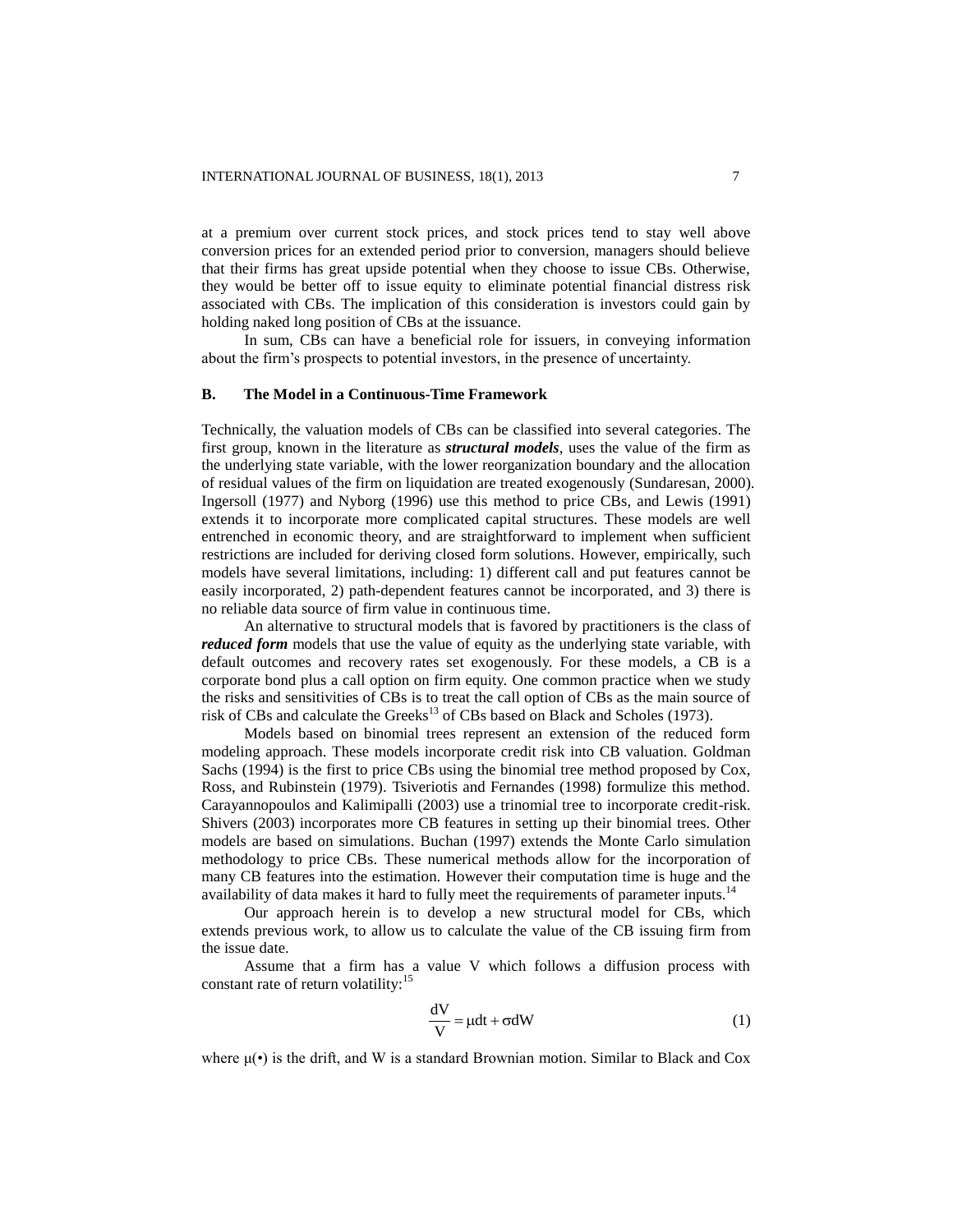(1976), we assume that there exists a riskless asset that pays a constant rate of interest r. We assume further that at the outset there is only equity in the firm's capital structure, and the firm subsequently chooses to issue CBs to raise capital. Let F1  $(V, \tau)$  and F2  $(V, \tau)$  $\tau$ ) be the values of CB and equity respectively. The Value of the firm, V can be written as:

$$
V = F1 (V, \tau) + F2 (V, \tau)
$$
 (2)

It is well-known that the CB's value follows the partial differential equation

$$
\frac{1}{2}\sigma^2 V^2 F I_{VV}(V,\tau) + r V F I_V(V,\tau) - r F I(V,\tau) + F I_\tau = 0
$$
\n(3)

where  $F1_V$  and  $F1_{VV}$  are the first-order and second-order of partial differential of F1 with respect to V respectively,  $\tau$  is the time to maturity.

Substituting F2=V-F1 into the formula, we have

$$
\frac{1}{2}\sigma^2 V^2 F 2_{VV}(V,\tau) + r V F 2_V(V,\tau) - r F 2(V,\tau) + F 2_{\tau} = 0
$$
 (4)

It should be noted that if one were to assume that the value of the financial asset is time-independent, following Leland (1994), we can derive close-form solutions incorporating default risk and recovery rates. Sarkar (2003) extends this approach to study the early and late calls of CBs. Since we assume the financial asset is time-dependent, Leland-type models in which t is not present, cannot be employed here. Imposing the boundary conditions, obtain the solution of Equation (3) as:

$$
Fl(V,T) = e^{-rT} E^{Q} \begin{bmatrix} V_T, V_T \leq B \\ B, \gamma V_T \leq B \leq V_T \\ \gamma V_T, B \leq \gamma V_T \end{bmatrix}
$$
(5)

Consequently, we have:

# *LEMMA 1*

The value of the equity  $F2(V,T)$  for a firm with a convertible bond  $F1(V,T)$  in its capital structure is given by*:*

$$
F2(V,T) = V - Fl(V,T) = e^{-rT} E^{Q} \begin{bmatrix} 0, V_T \leq B \\ V_T - B, \gamma V_T \leq B \leq V_T \\ (1 - \gamma) V_T, B \leq \gamma V_T \end{bmatrix}
$$

$$
= C(V,B,T) - \gamma C(V, \frac{B}{\gamma}, T)
$$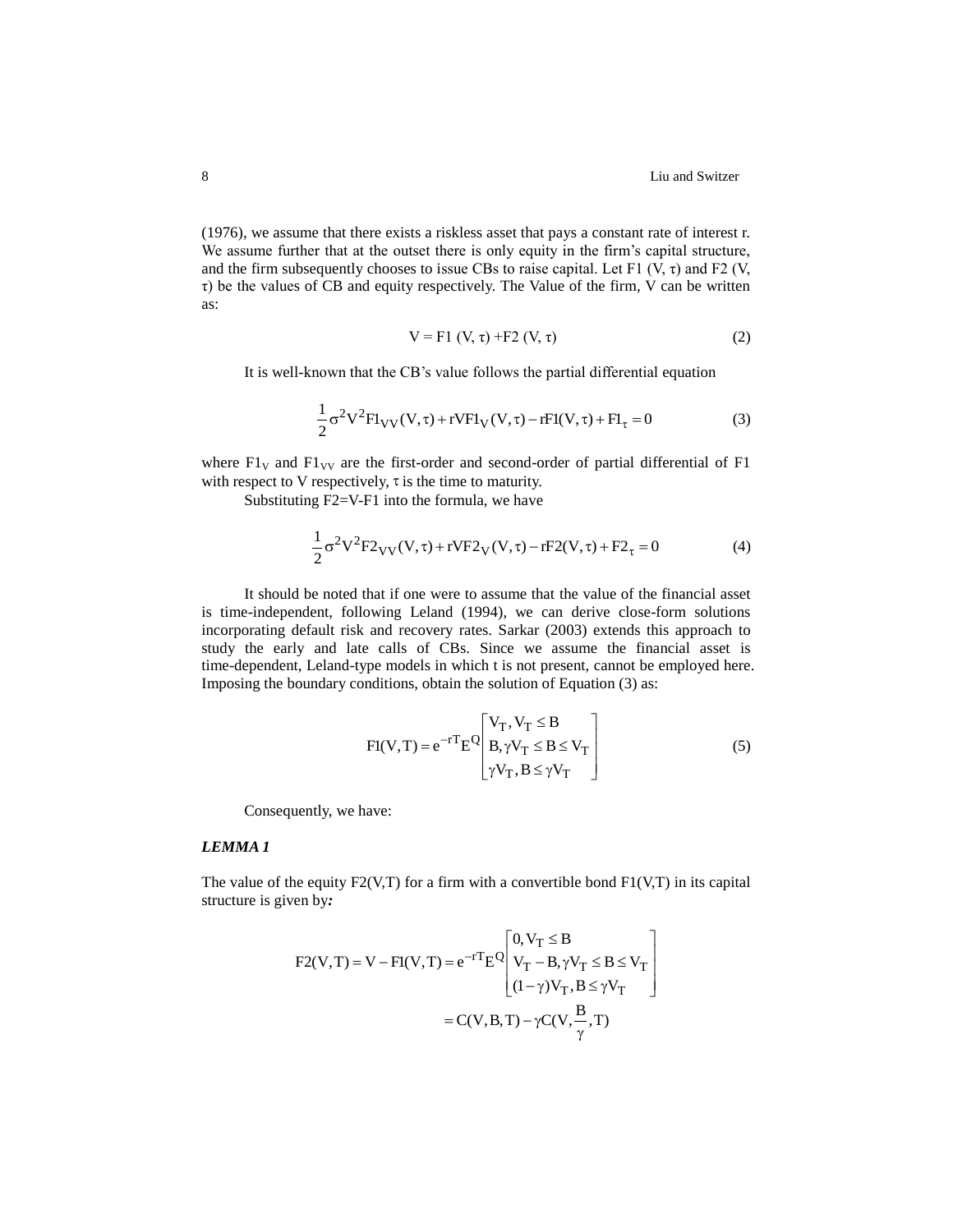where B is the contracted payment to CB holder at maturity of the part without conversion;  $C(\cdot)$  is the call option value in Black-Scholes formula;  $\gamma$  is the dilution factor( $\gamma = \frac{m}{m+n}$ m  $\gamma = \frac{m}{m+n}$ ), m is the shares converted from CBs, n is the initial shares before the CB issuance.

Using Lemma 1 we can study the relationship between firm's equity value and time. Part A and Part B of Figure 3-1 depict this relationship with smaller ( $\gamma$ =10%) and bigger ( $\gamma$ =50%) dilution factor respectively.<sup>16</sup> We find that the relationship is bell-shaped. At the criteria of maximum of shareholder's value, the use of CBs is more suitable for firms with lower level of risk. This is especially true if the CB issue size is relatively big compared to the current shareholder value, which is shown in the Part B of Figure 1.

#### **Figure 1**

The fluctuation of equity value over time

This figure depicts the change of equity value over time. The red, blue and black lines are CB issuers with a volatility of high level, middle level and low level, respectively.

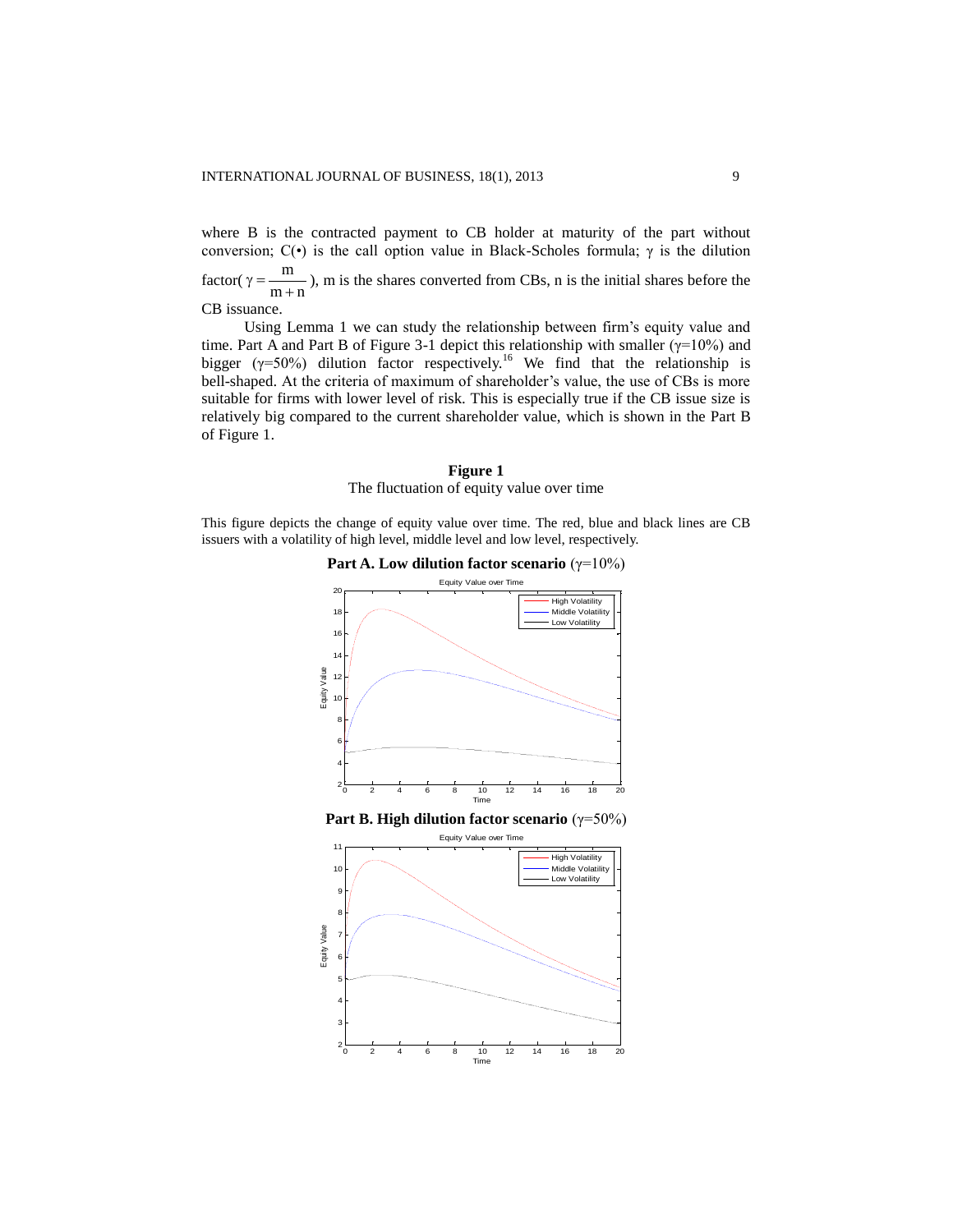In a similar vein, we can extend Lemma 1 to incorporate regular corporate bonds in the firm's capital structure. The results are provided in Appendix C.

Extending Merton (1974), let  $\sigma_2$  be the standard deviation of the return on the equity of the firm.

#### *LEMMA 2*

The ratio of the risk of the firm after the CB issuance  $\sigma$ , to the risk of the firm before the CB issuance  $\sigma_2$  is given by:<sup>17</sup>

$$
\frac{\sigma}{\sigma_2} = \frac{1}{\Phi(d_1) - \gamma \Phi(d_1)}
$$

$$
d_1 = \frac{\ln\left(\frac{V}{B}\right) + \left(r + \frac{\sigma^2}{2}\right)\tau}{\sigma\sqrt{\tau}} \quad \text{and} \quad d_1 = \frac{\ln\left(\frac{V\gamma}{B}\right) + \left(r + \frac{\sigma^2}{2}\right)\tau}{\sigma\sqrt{\tau}}
$$

where  $\Phi(\cdot)$  is the cumulative distribution function of the standard normal distribution.

Figure 2 depicts the relationship of the ratios of total risk to equity risk over time after the CB issuance. Since we assume that there are only two assets in the firm's capital structure, the additional risk of the firm is brought by the issuance of CBs. We find that the CB issuance increases the total risk of the issuing firm. Furthermore, the lower the risk before the issuance, the higher the percentage increases of the total risk because of the CB issuance. Firms with higher risks before the CB issuance experience a more rapid decline in total risk over time relative to their counterparts.

#### **Figure 2** The variation of risk ratios over time

This figure illustrates the dynamics of the ratio of total volatility to equity volatility for CB issuers after the CB issuance. The red, blue and black lines are CB issuers with a volatility of high level, middle level and low level respectively.

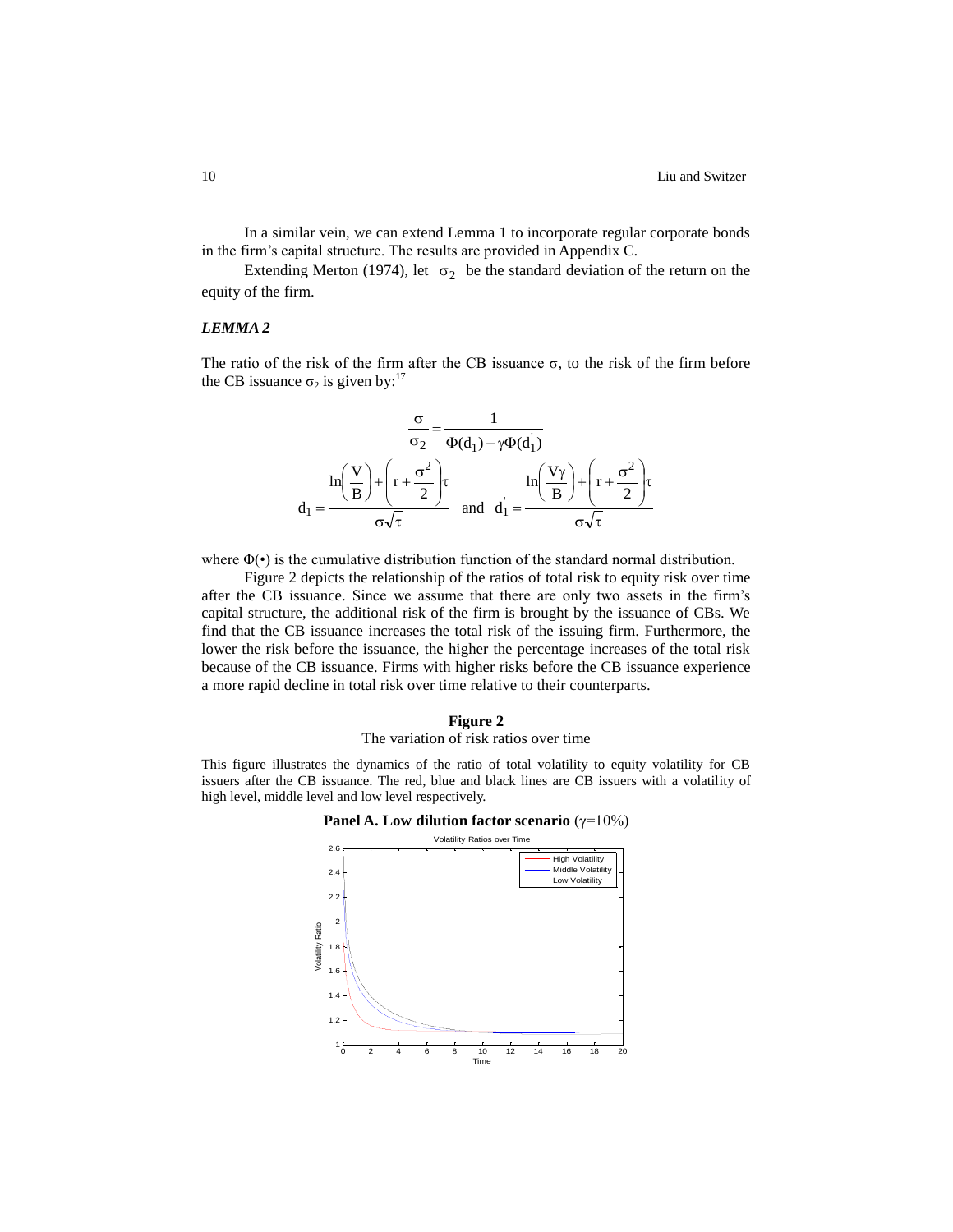

Figure 1 and Figure 2 serve to illustrate that with uncertainty on the timing of payouts for the CB-financed project, there are different expected return/risk dynamics for firms with different levels of risk. On the whole, CB financing of new projects is more appropriate for firms whose risk profiles are not low. This can be empirically tested by looking at the impact of firm risk and issuance risk on the abnormal returns around the issuance date of CBs for firms with different risk profiles. Variation of the risk profiles over time should also influence the returns of underlying stocks after the CB issuance date. Volatility related proxies can measure the risks of CBs and equities. The standard deviation of beta is selected to measure the risk of equities since: 1) beta is a better measurement of risk than the standard deviation when we deal with diversified portfolios; 2) we want to evaluate the determinants of abnormal returns, not the returns, so we resort to higher moments of the beta; and 3) the standard deviation of beta can measure the fluctuation of the market's attitude toward the firm issuing CBs. Vega, which measures the sensitivity of the CB price to the volatility of underlying stocks, represents one aspect of the issuance risk. Another aspect of the issuance risk is the liquidation/dilution effect that is dependent on the relative size of the CB issuance.

The reduced form of the CB model essentially separates the bond and option components of the instrument. The bond component is evaluated as a corporate bond belonging to the risk class represented by its rating, while the equity part of the CB is an option to exchange the bond for the number of shares represented by the conversion ratio. This option will be in-the-money if the share price exceeds the conversion price, the share equivalent of the market value of the bond component, which plays the role of the option's strike price. This evaluation can only be considered an approximation, since neither the conversion price stays constant over the life of the CB, nor does the call option follow the Black-Scholes option model. The value of the CB's bond component varies with macroeconomic conditions as the risk spread appropriate to its class changes, implying that the conversion price (the option's strike price) is not constant. Similarly, the Black-Scholes model applied to the option component assumes that there is no default risk of the firm, since the lognormal model of the underlying equity does not hold under such risk. Last but not least, the risk of the bond issue affects directly the option value in a complex way, since both the strike price and the probability distribution of the equity value change with it. Nonetheless, the reduced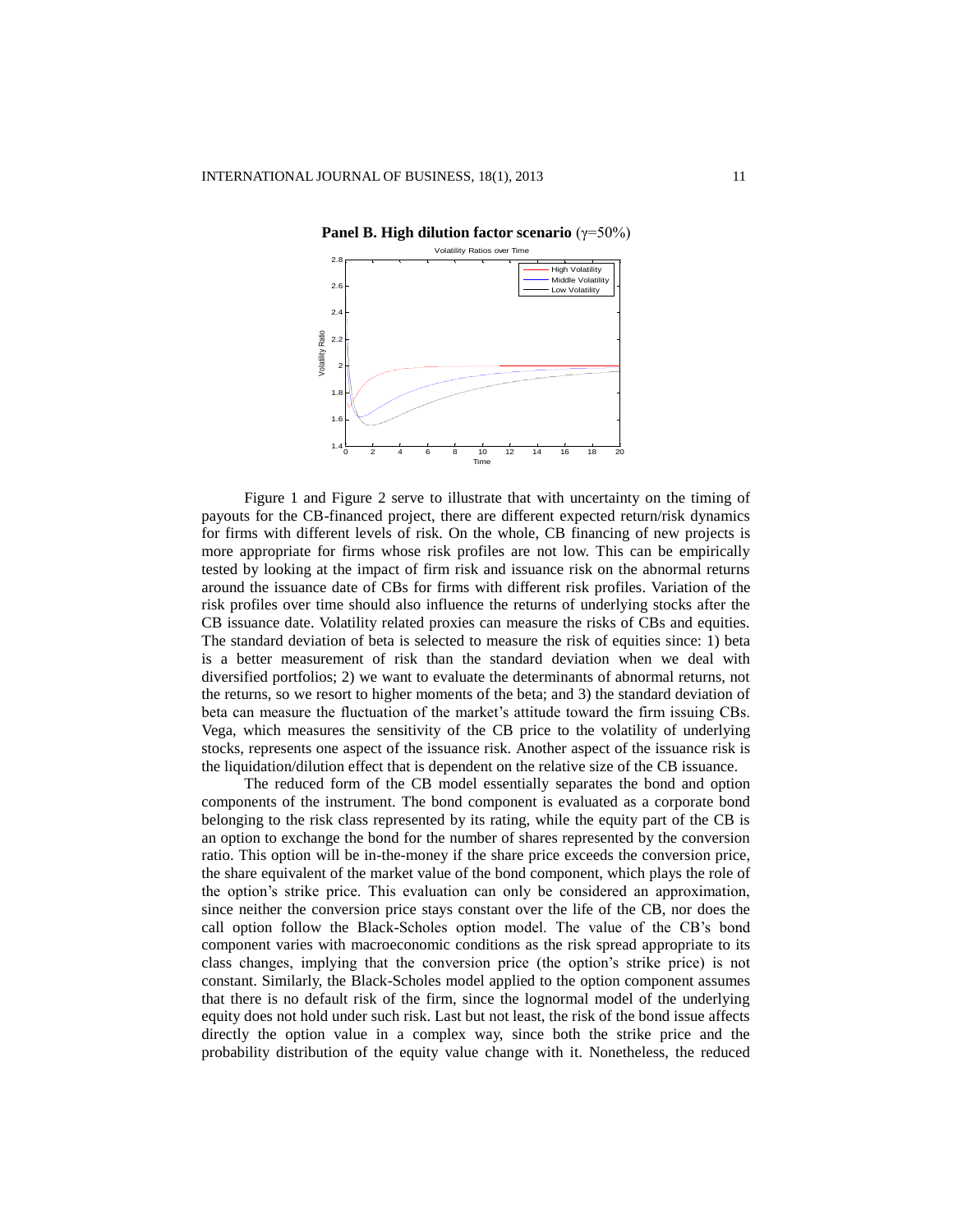form of the model has been established as a professionally acceptable practice, and for this reason we use it for our main series of empirical tests.

Under the Black-Scholes model the risk of the option component with respect to the equity value is measured by the delta, while the Vega measures the sensitivity of CB price to the volatility of the underlying stock; the latter measure is particularly important here because of the approximate nature of the Black-Scholes model applied to the CB. Both delta and Vega are calculated by using the reduced form models of Black and Scholes (1973), extended by Merton (1973).

$$
\text{Delta} = e^{-q(T-t)} \Phi \left( \frac{\ln \left( \frac{S}{X} \right) + \left( r - q + \frac{\sigma^2}{2} \right) (T-t)}{\sigma \sqrt{(T-t)}} \right)
$$
\n
$$
\text{Vega} = e^{-q(T-t)} S \sqrt{(T-t)} \Phi \left( \frac{\ln \left( \frac{S}{X} \right) + \left( r - q + \frac{\sigma^2}{2} \right) (T-t)}{\sigma \sqrt{(T-t)}} \right) \tag{6}
$$

The structural estimate of Vega better-grounded in theory than the reduced form version, since it explicitly incorporates the dilution factor. However, in practice it is somewhat problematic. The conversion price should be calculated based on face value. However, our available data only provide the actual proceeds of the CB offering. So strictly speaking, empirical work based on the proceeds of CB can only be deemed as a proxy for the real Vega.

$$
\text{Delta1} = e^{-q(T-t)} \left[ \Phi \left( \frac{\ln \left( \frac{S}{X} \right) + \left( r - q + \frac{\sigma^2}{2} \right) (T-t)}{\sigma \sqrt{(T-t)}} \right) - \gamma \Phi \left( \frac{\ln \left( \frac{S\gamma}{X} \right) + \left( r - q + \frac{\sigma^2}{2} \right) (T-t)}{\sigma \sqrt{(T-t)}} \right) \right]
$$
\n
$$
\text{Vega1} = e^{-q(T-t)} \text{V}\sqrt{(T-t)} \left( \Phi \left( \frac{\ln \left( \frac{V}{B} \right) + \left( r - q + \frac{\sigma^2}{2} \right) (T-t)}{\sigma \sqrt{(T-t)}} \right) - \gamma \Phi \left( \frac{\ln \left( \frac{V\gamma}{B} \right) + \left( r - q + \frac{\sigma^2}{2} \right) (T-t)}{\sigma \sqrt{(T-t)}} \right) \right] (7)
$$

#### **C. The Rationale in the Discrete-Time Model**

We adapt the traditional Stein (1992) model to study the firm's choice among three major financing instruments: a (regular) corporate bond, equity, and CBs. The purpose of the financing is to support a new investment project that has payouts that occur at uncertain dates in the future. In other words, there is uncertainty in the timing at which the project will become fully operational. Several assumptions are made to facilitate the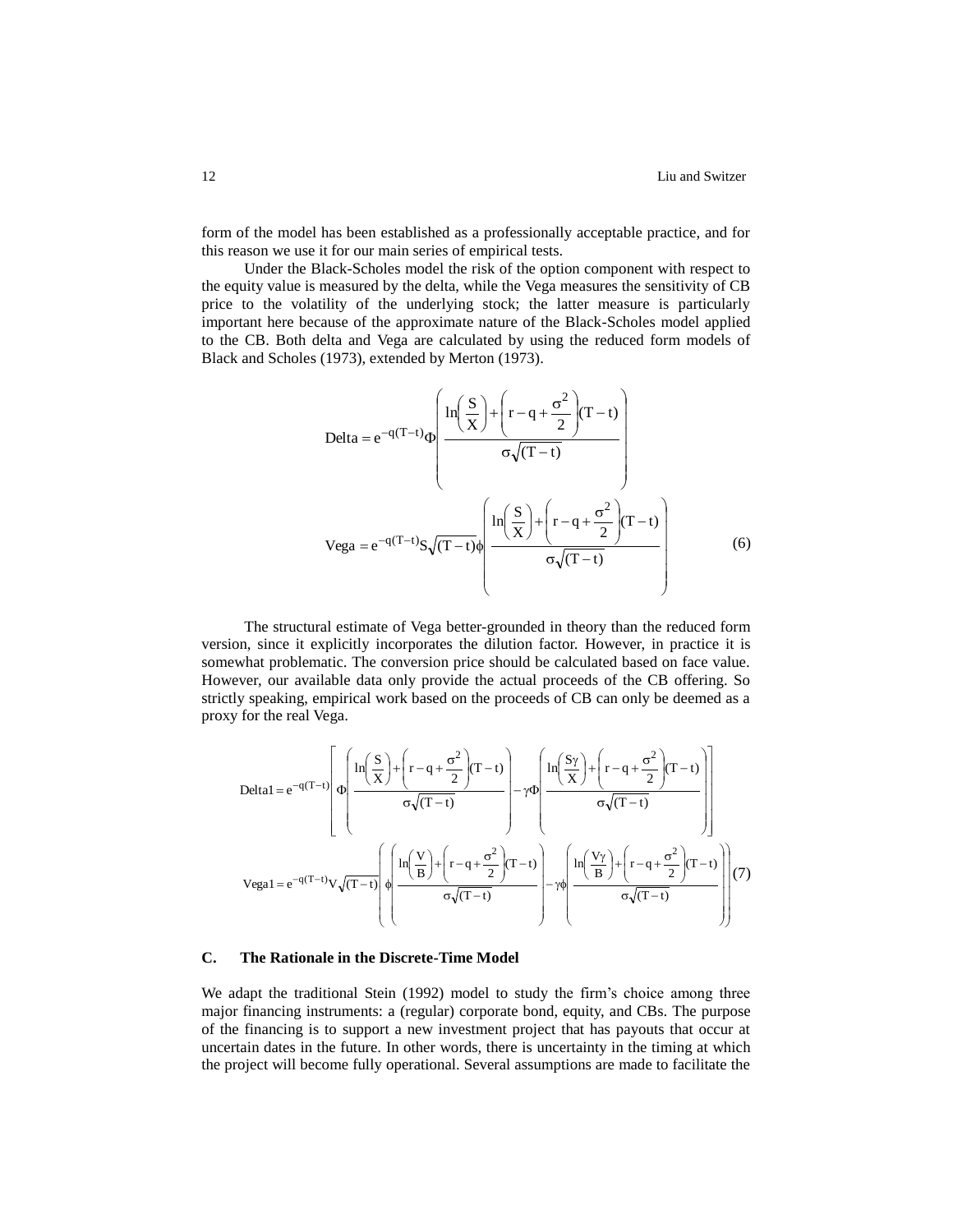#### analysis:

1). There are two time periods demarcated by three date points (date 0, 1, 2). At date 0, the firm faces an investment opportunity, but does not have any free cash flows to finance its new project. The project requires an overall investment of  $K_A$  or a minimum initial investment of  $K_0$  at date 0. If the project has not fully operational, in the sense of producing cash flows that are sufficient to guarantee that a positive net present value (NPV) overall is generated at date 1, additional external funds must be raised to support a further investment of  $K<sub>1</sub>$ . If the project becomes fully operational, the net present value of cash flows generated (X) exceed the amount of capital invested. The project does not generate positive operating cash flows sufficient to guarantee a positive NPV until it becomes fully operational. If it becomes fully operational at date 1, it will generate positive cash flows for date 1 and date 2. The project is large in the sense that its NPV is economically substantial  $-$  i.e. its outcome will have a significant impact on the firm's stock price. If the firm has not yet decided to abandon the project, it does not have any other resources to start another new project.

2). Ex-ante at date 0, managers of the firm correctly anticipate the likelihood of whether the project will be successful at date 2. However, there is uncertainty as to when the project can be fully operational, which can be reached at date 1 or date 2 with a probability of  $P_1$  and  $P_2$  respectively, where  $P_1 \leq P_2$ <sup>18</sup> Investors judge the quality of firms and the probability of the success of the project based on firms' track record and all publicly available information to date.<sup>19</sup>

3). The interests of managers are in line with those of shareholders. If the expected discounted cash flows generated by the project are less than the investment outlay, managers will decline the project. That is, we do not consider the agency problem in this model.

4). When a bond is issued to finance the project, it cannot be paid back before the maturity date. For simplicity, the interest cost is assumed to be zero.

With the above assumptions, we can assert that if the firm chooses to finance its new project using a bond, it will choose a relatively long maturity bond. Otherwise, financial distress will show up if the project cannot reach its full potential before the maturity date of the bond. However, extending maturity too long may be hazardous. If the maturity goes much beyond the date when the project is fully operational, the issuer might not have the ability or incentive to issue additional equity to pay back the bond. Financial costs might also be higher than necessary if the maturity is set too long since it is normally the case that the longer the maturity, the higher the interest cost.

Furthermore sequential financing of  $K_0$  and  $K_1$  is not optimal. If the project cannot become fully operational with the passage of time, investors are apt to lower their expectations of the likelihood of the success of the project. Additional financing, if available, would be at much higher financing costs.

To illustrate, we differentiate amongst three types of firms, and compare three alternative financing plans: 1) equity financing, 2) debt financing with maturity at date 2 followed by equity financing (an AP plan), and 3) CB financing.

The basic idea of this analysis is illustrated in Figure 3. Since there are uncertainties about the timing of the new project, at the end of each time period, outside investors would adjust their expectations of the mean and standard deviation of the project's cash flows, if the project has not reached its full production level. Financing conditions could deteriorate because of the higher standard deviation, even if the mean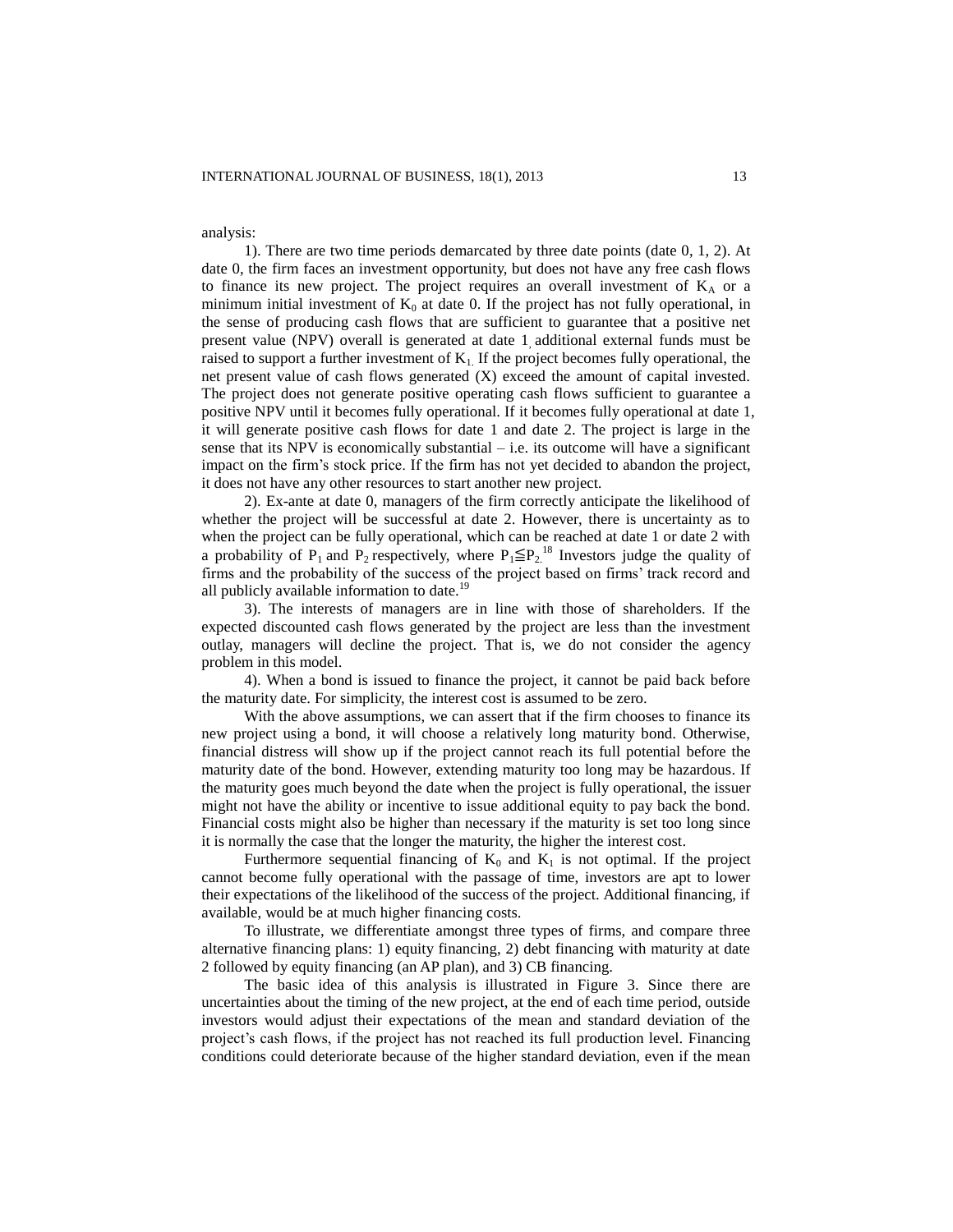value of the project's payout is higher than its present value. As long as the firm's management has an unbiased projection of the true future performance of the firm, a financing plan with CBs could be suitable because management can downplay its promise on the timing to investors while maintaining the right to adjust the conversion process contingent on the performance of the new project. However, as there is a signal of uncertainty when firms choose to issue CBs, it could be perceived as bad news if strong firms finance the project with CBs.

## **Figure 3** Firm value over time

This figure illustrates the dynamics of the market value of firm over time. The red and blue curves are the firm value density function at t1 and t2 after issuance respectively. The yellow dash line is the firm value. Time 0 is the CB issuance date.



## **1. Good firms, which have good historical performance**

A firm with a good track record is deemed more trustworthy by investors when it deals with new projects. Such a firm has a good reputational standing in the market. The firm is also interested in upholding this reputation. If managers turn good firms into bad ones, they will suffer an irrevocable reputational loss. The managers of good firms have a higher reputational capital at stake when they invest in risky projects so they tend to be conservative. It is easier for investors to agree with these firms' financing decisions and managers' expectations about new projects.

If the managers of good firms deem that  $P_2=1$ , they should choose the AP. In this case, equity can be issued at a much higher price than the current price. Their possible loss is the higher interest cost when the project in fact becomes fully operational at date 1. However, given the reduced dilution costs, AP is optimal for current shareholders. Additionally, as good firms can get higher ratings when issuing bond, their bond financing costs in the AP are low.

If the managers of good firms perceive  $P_2$ <1 and  $P_2X\geq K_A$ , to use CB financing plan could be optimal. CB financing is better than the equity financing because the conversion price is higher than the current stock price. Furthermore, CB financing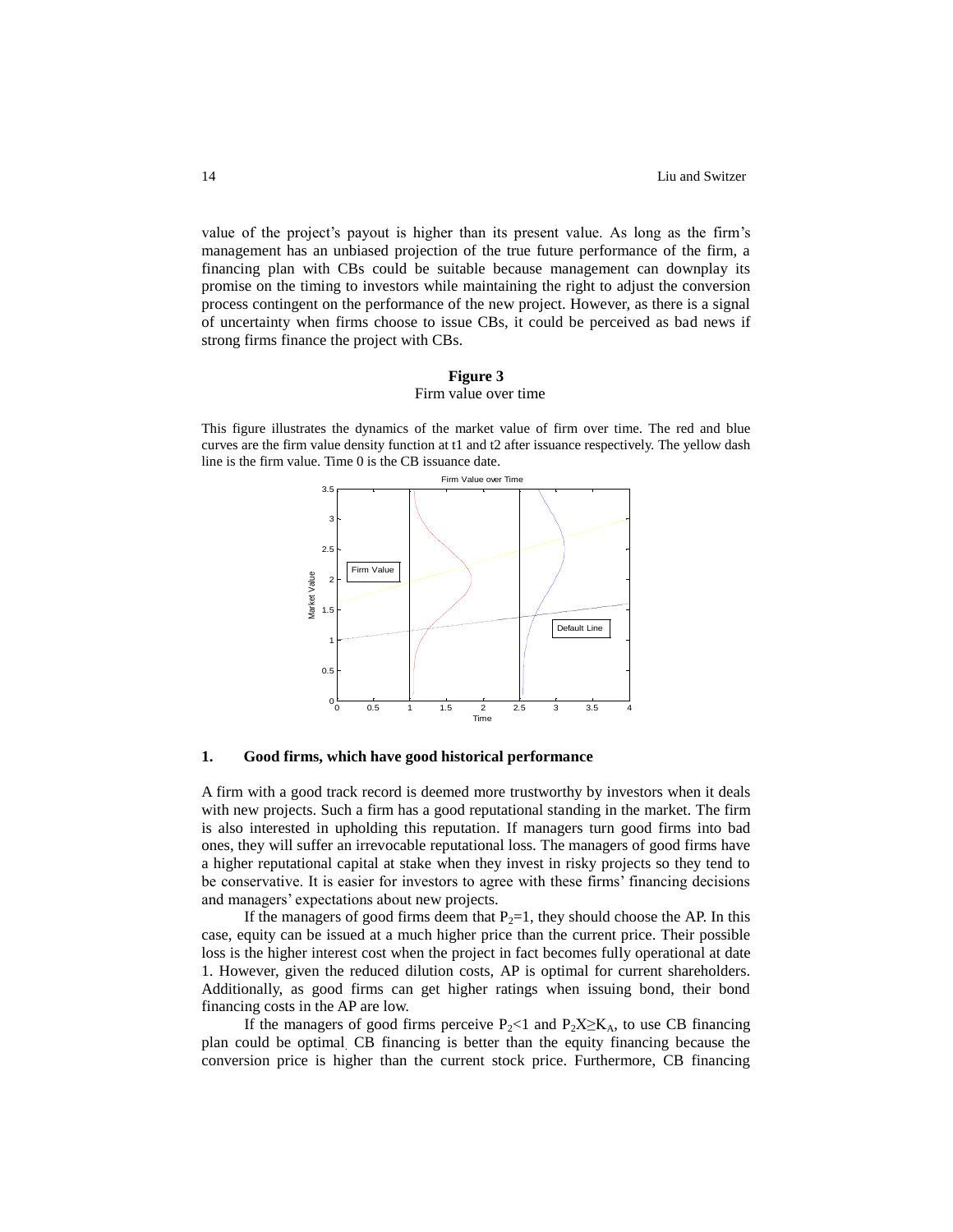might be better than the AP. If the project is not operational at date 2, the equity financing portion in the AP could be more expensive because the stock price could be lower than that at date 0, which will result in higher dilution effects. If the project becomes fully operational at date 2, the AP dominates. The AP adds more uncertainties to the project and current shareholders. Since managers of good firms are likely to have strong ex-ante confidence in the prospects of their new project, they may not choose CBs. If a good firm chooses to issue CBs, this could be perceived by investors as negative information. The risk profile of issuers is likely to be higher after the CB issuance because the benefits of CB financing by good firms will be offset by the additional risks brought by CB issuance.

# **2. Weak firms, which have poor or limited historical performance**

Managers of weak firms or firms with a limited track record have greater incentives to seek risky opportunities to improve business operations. If they fail, the market may treat it as just another pratfall. However if they succeed, investors may think that it is due to management manipulation.

If weak firms choose to issue bonds, they will have to pay higher premia, to reflect their lower ratings. Long maturity bonds could also be problematic for these firms. Furthermore, if the project has not been completed at date 2, the financial distress cost is higher for the weak firms. Consequently the AP is not an optimal strategy for weak firms. If they choose to issue equity, the dilution effect will be larger as the current stock price is low, and the market discount factor is high. Hence, CB's could be an appropriate choice for weak firms, provided that their managers deem the projects to be good enough to support the CB cost. Otherwise, equity financing will be optimal. After the CB issuance, the risk profile of issuers is lower in the former scenario because the benefits of using CBs by weak firms more than offset the additional risks brought by CB issuance.

A CB financing plan for a weak firm signals managerial confidence in the project: Hence, investors could deem such a plan as good news if they are convinced that the probability of the project's success is high. Consequently, the news of CB issuance from a weak firm could generate a positive market reaction.

#### **3. Ordinary firms, with non-exceptional historical performance**

Ordinary firms normally have some non-exceptional historical performance that would easily captivate the confidence of new investors. Most firms belong to this group. When initiating financing plans for a new project, managers need some binding mechanism to attract new investors.

When the managers of ordinary firms deem  $P_2=1$ , they could try to mimic good firms and choose the AP. Alternatively, they can choose to issue CB's, which would allow new investors to share in the benefits of the new project, while saving interest costs of straight bond financing. In this way, ordinary firms could attract new long-term shareholders, without immediately harming (through dilution) existing shareholders.

If managers of ordinary firms perceive  $P_2 \le 1$  and  $P_2X \ge K_A$ , they could determine whether they want to face the financial stress if the new project cannot be fully operational at date 2. The probability of financial stress is larger for ordinary firms than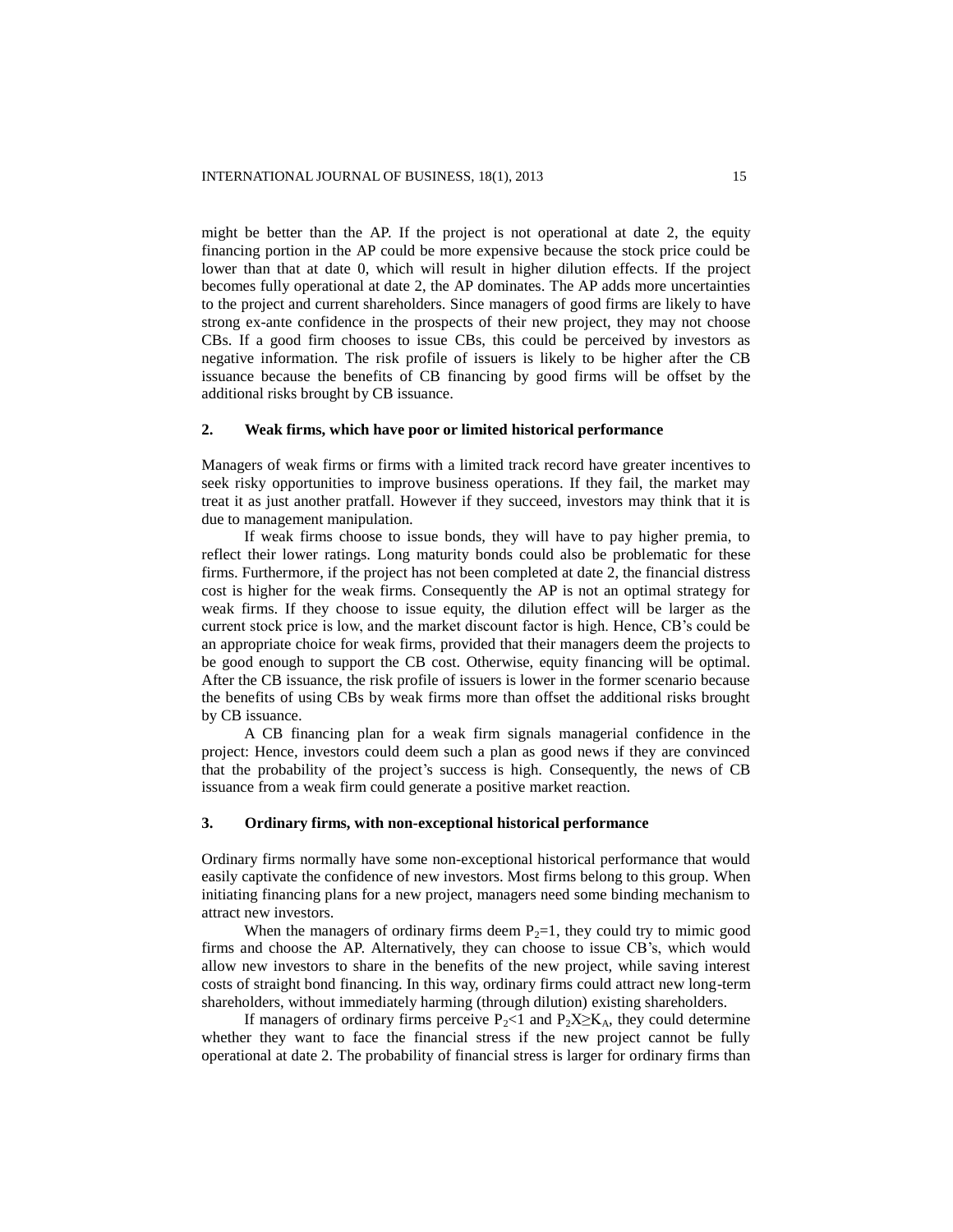for good firms, so ordinary firms are more apt to choose CB financing plan. CBs help mitigate business operational and financial risk. Investors, use CB issuance as a (noisy) signal of the probability of success of the project. After CB issuance, an ordinary firm's risk profile has a higher probability of improving, relative to that of a weak firm. Consequently, the market reaction to CB issuance by ordinary firms tends to be positive. This is something similar to what Stein (1992) suggests, but is based on risk variation analysis.

The risk analysis in discrete time differs from that under the continuous-time framework because it considers the variation of original risks of firms associated with CB issuance. This analysis implies that the abnormal returns around CB issuance should be positively related to the firm volatility risk, but negatively to issuance risk. The underlying stock returns will depend on the variation of the risk profiles of firms after the CB issuance. Since the overall risks of the firms (the sum of the risks of firms and issuance) are higher, the underlying stock returns should decrease subsequent to CB issuance. With the passage of time, if the project proves to be good, the reduction in firm risks will outweigh that effects of increased CB issuance  $risk^{20}$ , and the firm's underlying stock price should increase. This is a matter that can be empirically tested.

We can extend the analysis, to introduce uncertainty in the size of the cash flow that the project can generate, as well as the accuracy of management's expectation of the success of the project. These uncertainties strengthen the case for CB's as a dominant financing strategy for such firms.

To summarize, even if their judgment about whether a project will be successful is correct, when facing uncertainties about the timing of the project, managers of all types of firms could be apt to choose CBs in their financing plans. However, cost/benefit trade-offs for CB's may be present, and as a consequence, their issuance per se need not always be good news for the market. In fact, it is optimal to issue CBs for firms which do not have strong historical performance but have opportunity sets that include good projects with uncertainties. Furthermore, if managerial reputation is important, we can suspect that for larger firms, whose reputation cost is higher, the upside scenarios are more likely to prevail.

# **IV. COMPARISONS OF THE APPROACH WITH PREVIOUS THEORETICAL AND EMPIRICAL WORK**

#### **A. Limitations on Forecasting Prowess**

Buchana[na,](http://www.sciencedirect.com/science?_ob=ArticleURL&_udi=B6V7G-42SXDXS-3&_user=10&_coverDate=05%2F31%2F2001&_rdoc=1&_fmt=full&_orig=search&_cdi=5842&_sort=d&_docanchor=&view=c&_acct=C000050221&_version=1&_urlVersion=0&_userid=10&md5=797d7f0fa6d9b869c68c8fabccaac9f2#aff1) Hodge[sb](http://www.sciencedirect.com/science?_ob=ArticleURL&_udi=B6V7G-42SXDXS-3&_user=10&_coverDate=05%2F31%2F2001&_rdoc=1&_fmt=full&_orig=search&_cdi=5842&_sort=d&_docanchor=&view=c&_acct=C000050221&_version=1&_urlVersion=0&_userid=10&md5=797d7f0fa6d9b869c68c8fabccaac9f2#aff2) and Theis (2001) confirm that large hedgers are poor forecasters of the direction of the price change. Forecasts of stock prices are also a challenge for experts such as mutual fund managers and financial analysts. Mutual funds with passive investment strategies such as index funds do not necessarily generate worse returns than those with active investment strategies. Henriksson (1984) finds that mutual fund managers are not good at timing the return of the market portfolio. Following Jensen (1968) pioneering study, other studies have also demonstrated it is not evident that such managers outperform the market  $-e.g.,$  Fama (1998), Chen, Jegadeesh, and Wermers (2000), Lewellen and Shanken (2002), Elton, Gruber and Blake (2003), etc.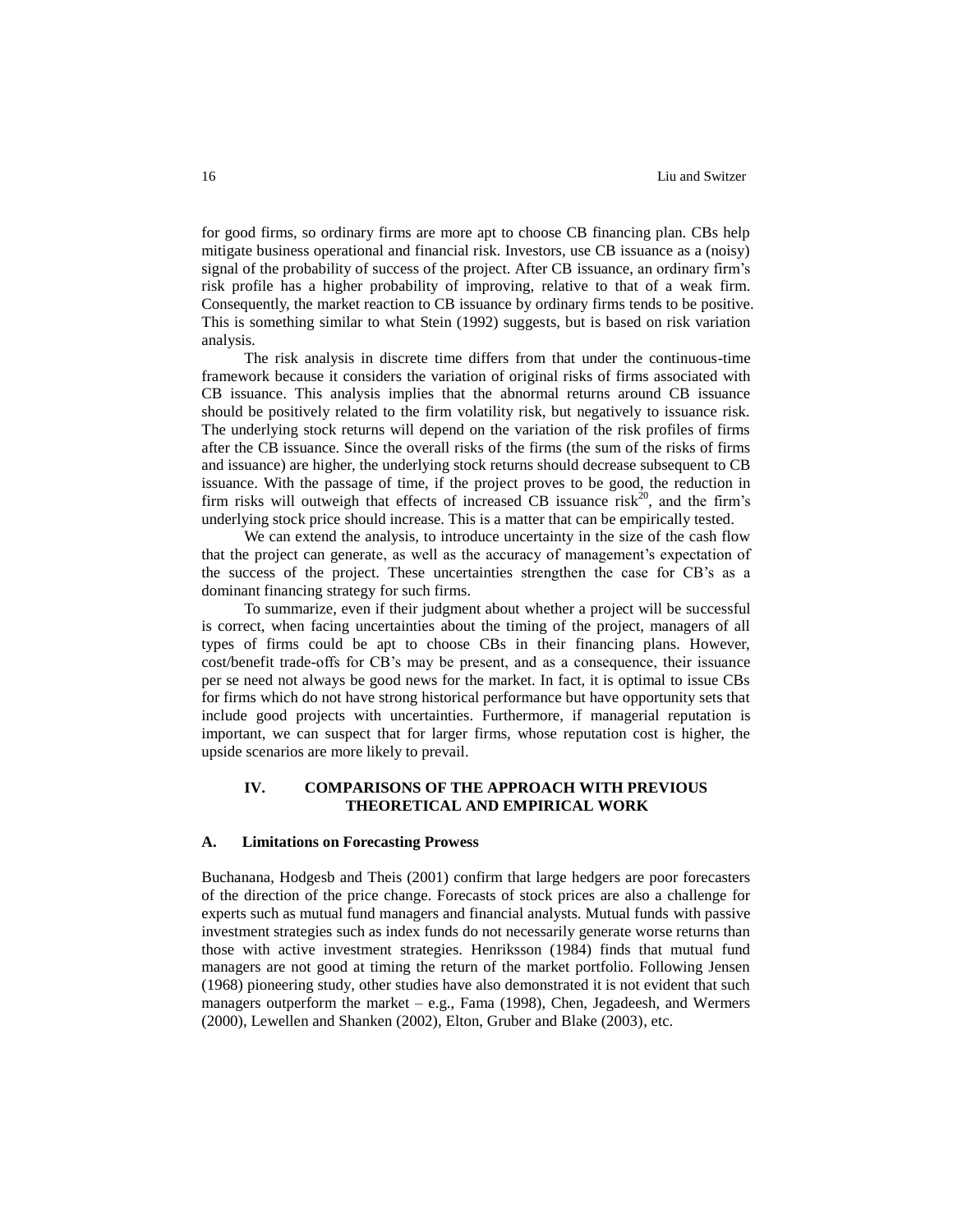#### **B. Market Reaction to the Issuance of CBs**

Essig (1992) finds that proxies for estimation risks are significant in both the probabilistic model of the decision to use convertibles and the regression model of the proportion of the capital structure including convertible securities. Liu and Switzer (2010) demonstrate that, CB issuance-specific and company-related risk can explain the abnormal returns in the two days surrounding the issue date of CBs, and their explanatory power almost vanishes in windows far from the issue date. As a consequence, when trading around the issue date, risks related to CBs and company need to be considered.

Fabozzi, Liu and Switzer (2009) find that there is a U-shape in the normalized volatility series: volatility declines until 3.05 years after the issue date, and then rises thereafter. This "stylized fact" may be consistent with changing degrees of confidence about the prospectus of the issuer through time.<sup>21</sup>

## **C. The Benefits of CB's to Investors**

Based on our model, CBs may be associated with risk reduction benefits. In addition the model predicates two potentially profitable trading strategies The first is to hold a naked long position of CBs from the issue date to capture the premium that represents the future upside expectation from the firm's management. The possibility of achieving superior returns under this strategy is larger if the issuer possesses higher reputation cost when poor performance shows up. Fabozzi, Liu and Switzer (2009) confirm that naked long position of  $CBs<sup>22</sup>$  can derive an average return of 37.26% at the end of the third year from the issuance. A strategy that is based on investments in issues with ratings of CCC or under can achieve a simulated return of 184.91% three years after the issuance.

The second trading strategy predicated by the model involves hedging CBs with different financial instruments. Fabozzi, Liu and Switzer (2009) investigate the returns and risks of a set of hedging strategies related to CBs. Hedged positions that are based on the characteristics of the convertibles are shown to provide superior absolute and relative returns. The delta neutral portfolio by long buying CBs and short selling underlying stocks produces a return of  $3.99\%$ <sup>23</sup> one year after the issuance. A bullish gamma hedging strategy can generate a return of 4.79% of the same period. Volatility convergence hedging and credit spread convergence hedging strategies involving different CBs yield returns of 1.50% and 6.01% respectively at the end of first month. An annualized return of 32.39% can be realized by the hedging between CBs and call options, and year-end return of 16.72% by hedging between CBs and bonds. Overall, some profitable opportunities are identified for investors to utilize the structured nature/structural characteristics of CBs.

## **V. CONCLUSION**

Empirically, it is found that CB issuers, especially those who are large in size but low in rating, do not issue normal corporate bonds first and then issue equity sometime thereafter, although this alternative financing plan could significantly ameliorate dilution effects. This puzzle cannot be well explained in the existing theoretical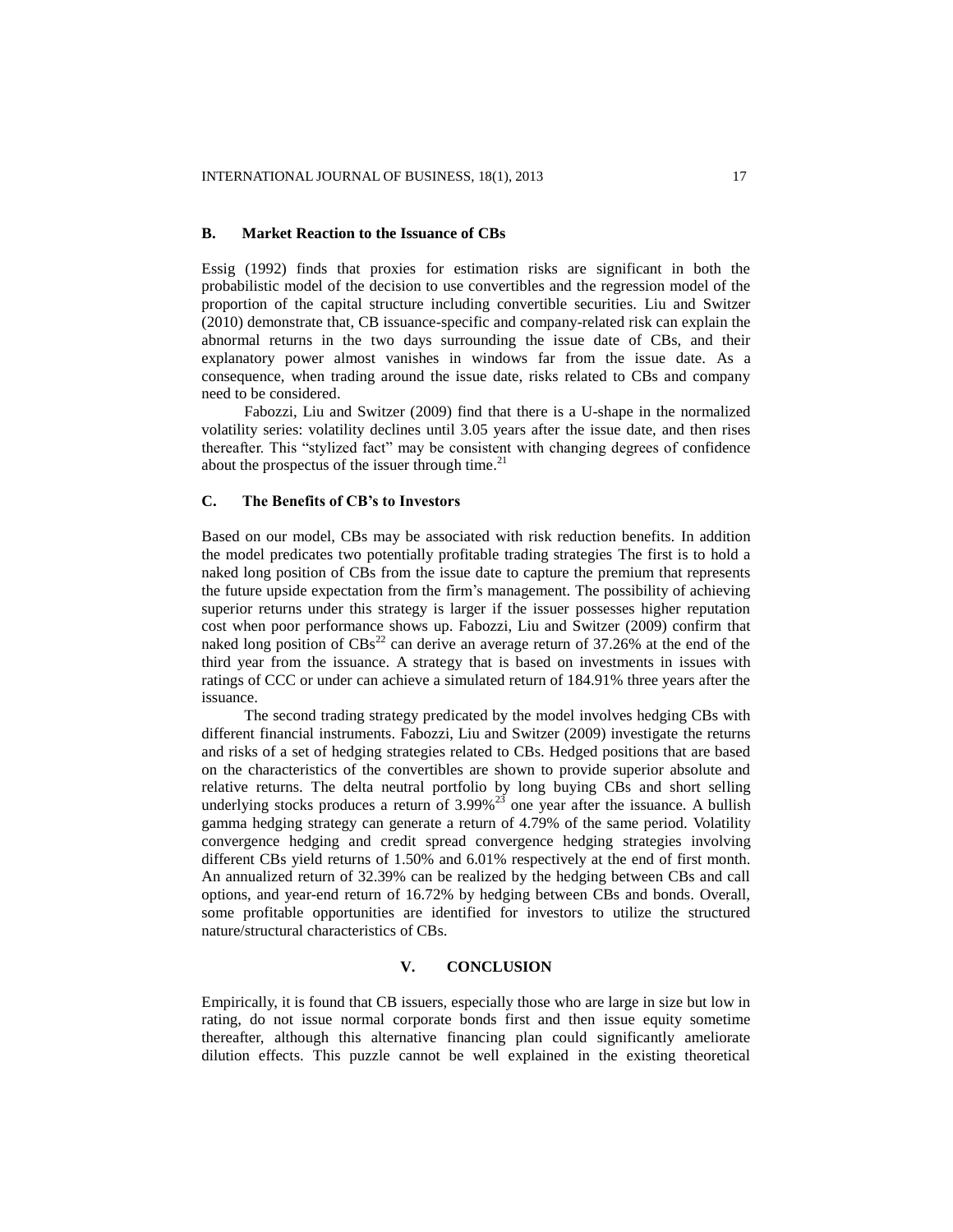literature.

This paper proposes that when making their financing and investment decisions, firms and investors prefer CBs because CBs offer more flexibility to deal with uncertainties. A model is developed to demonstrate that even if managerial judgment about the success of a future project is correct, firms would include CBs in their financing plans when facing with uncertainties about the *timing* of the project. However, cost/benefit trade-offs for CBs may be present, and as a consequence, their issuance per se need not always be good news for the market. In fact, it is optimal for firms who do not have strong historical performance but have opportunity sets that include good projects with uncertainties to issue CBs. Based on previous studies in behavioral finance and efficient markets, the rationale has been examined and justified.

This rationale implies that investors could derive significant benefits from investing in CBs by applying the following two trading strategies. The first is to hold a naked long position of CB's from the issue date because CBs incorporate a premium that represents the future upside expectation from the management. The possibility of achieving superior returns under this strategy is larger if the issuer possesses higher reputation cost when poor performance shows up. The second trading strategy predicated by the rationale involves hedging CBs with different financial instruments. This is because when tailoring CBs according to their requirements under uncertainties, issuers in effect transform CBs into structured financial notes that balance the requirement of issuers and investors. By investing in CBs, investors simultaneously get a combination of different financial instruments, which would otherwise require additional financial costs to replicate, or no chance to replicate at all. Hence, possible investment opportunities might show up among different financial instruments when the prices fluctuate.

From all the above, CBs can be advantageous for some firms and investors. However, CB issuance would not be deemed as good news for firms with too many risks. Weak firms with credible managers may be well suited to issuing CB's. Otherwise equity financing of their new projects may be more appropriate. While strong firms also have incentives to use of CBs, if they do so, investors' estimation of the new project could be distorted, which might generate an adverse market reaction.

To the best of our knowledge, this study is the first in this area to analyze CBs from the perspective of both firms and investors, and reflects the dynamics of a market place wherein the characteristics both issuers and investors change through time. Future work could lie in the further analysis of the *ex-ante* and *ex-post* expectations of managers before and after the issuance of CBs.

#### **ENDNOTES**

- 1. The principle says that "the explanation of any phenomenon should make as few assumptions as possible, eliminating those that make no difference in the observable predictions of the explanatory hypothesis or theory."
- 2. Knutson (1971) looks at the accounting implications of convertible bond costs and their impact on the financial statements of firms. He suggests that managers should be aware of how costly convertible securities are likely to be.
- 3. When holding CBs, not the stocks, investors can benefits from the coupon payment. The dividend is a cost of CB holders if the conversion price is not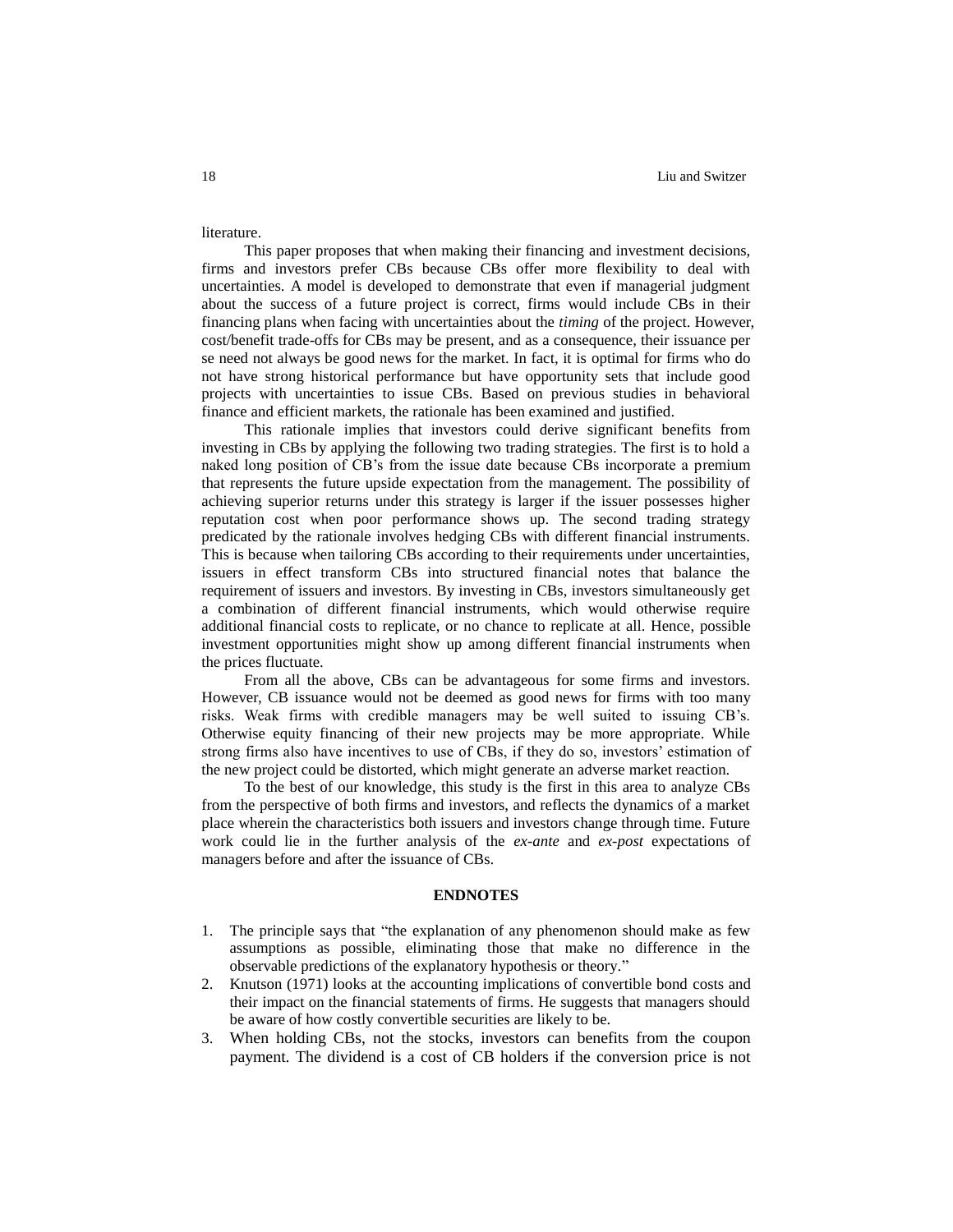adjusted when the firm pays dividends. However, some CBs do have the terms about adjustment upon dividends.

- 4. The average conversion premium for CBs with a B or lower and CCC or lower issuance rating is 33.82% and 24.86% respectively in the same database.
- 5. Although interest cost is higher because of the higher coupon rates of normal corporate bonds.
- 6. In SDC, there are some issuers keep issuing CBs across limited time periods, which cannot be explained by the sequential argument.
- 7. Essig (1992) confirms that the estimates in Table 8 are robust on a year-to-year basis in his sample.
- 8. These are weighted averages based on market capitalization.
- 9. It is apparent, therefore, that firms adjust the maturity structure of their debt after the CB issuance.
- 10. Das (2000) argues that the combinations of derivatives and underlying financial instruments which exhibit structures with special risk/return profiles that may not be otherwise attainable on the capital market without significant transaction costs being incurred – at least for private investors.
- 11. According to SDC, from 1986 to 2005, the average life of the CBs is 16.75 years, while the largest is 30.09 years. The long-maturity of the call option in CBs makes it hard to get in ordinary option market.
- 12. Woodson and Woodson (2002) find that the returns of convertible, equity index, and bonds are 14.28%, 8.69%, and 6.55%, while the standard deviation are 8.62%, 13.25%, and 4.29% respectively.
- 13. Delta, Gamma, and Vega etc.
- 14. The simulation-based method can decrease the number of computation time. However, to price American options (which one of the CB's main features) is still tedious.
- 15. We assume the CB is a zero-coupon bond for simplicity.
- 16. In our database, the range of  $\gamma$  is [0.002, 13.522].
- 17. If we deem CBs will mostly probably be converted into underlying shares, the total risks of a CB issuer have positive relation to the risk of equity of the firm in the future.
- 18. This is reasonable since the possibility of fulfilling a project normally grows larger as time goes on.
- 19.  $P_1$  and  $P_2$  could be different for the firms and investors. Please note this differs from the asymmetric information assumption. This assumption just says investors keep updating their belief of the firm, which better portray the reality.
- 20. The conversion of CBs into underlying stocks also helps this risk deduction process.
- 21. We cannot infer from the volatility series that investors and issuers are expecting the real life of CBs to be too long.
- 22. The proceeds amount plus the over-allotment sold in the hosted market of the convertible bonds should be in excess of \$100 million.
- 23. The returns are calculated as portfolios without self-capital investment, except the call option hedging. Returns are not annualized unless otherwise specified.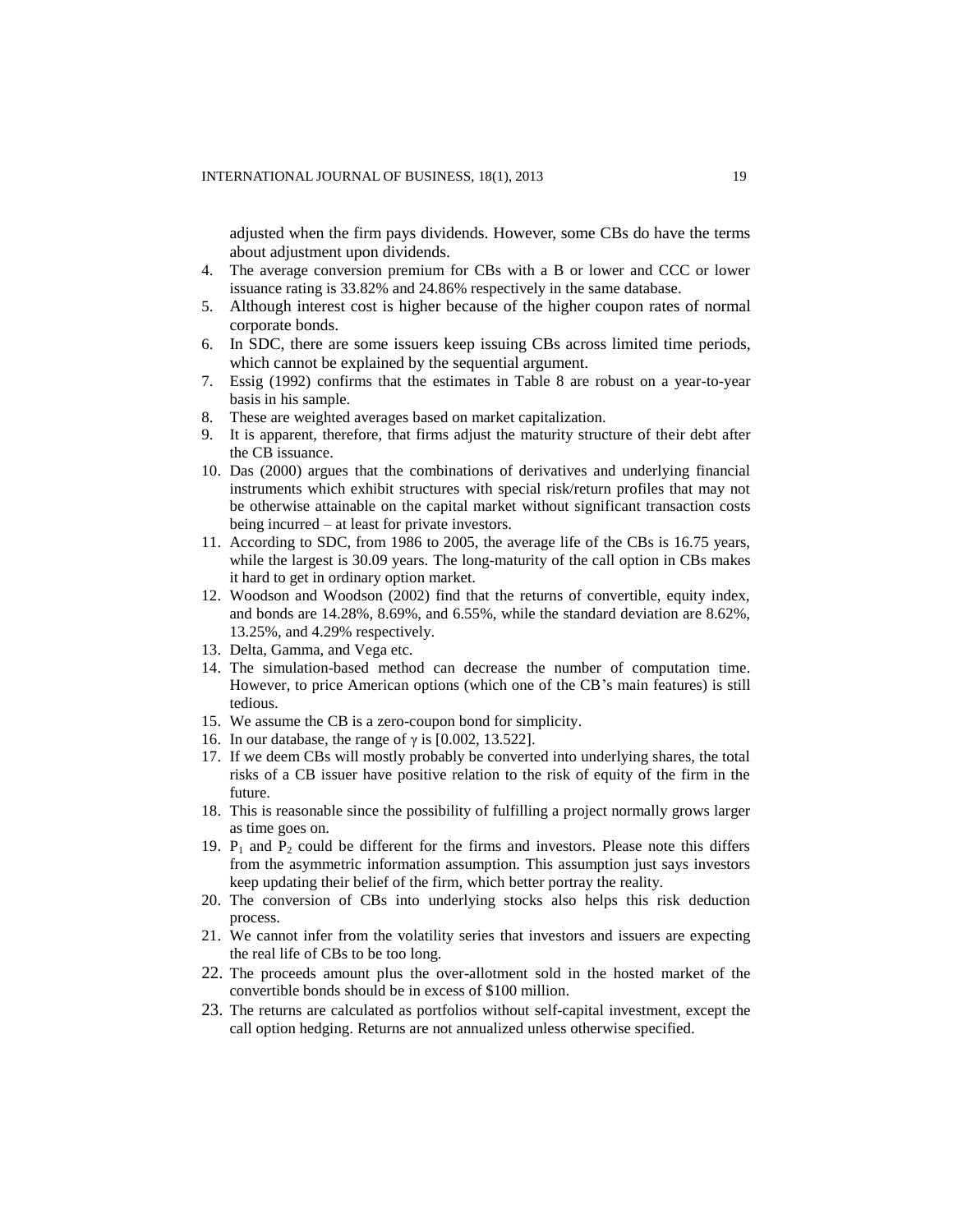20 Liu and Switzer

# **APPENDIX A** Proof of Lemma 1

By substituting Lemma 6 into the partial differential equation of equity, which is Equation 4, we can test whether the formula for the value of equity is correct.

$$
rV\Phi(d_1) - \gamma rV\Phi(d_1) + 0.5\sigma V \frac{\phi(d_1)}{\sqrt{T}} - 0.5\gamma \sigma V \frac{\phi(d_1)}{\sqrt{T}} - 0.5\sigma V \frac{\phi(d_1)}{\sqrt{T}} - rBe^{-rT}\Phi(d_2) + \cdots
$$
  
+ 0.5 $\gamma \sigma V \frac{\phi(d_1)}{\sqrt{T}} + \gamma rBe^{-rT}\Phi(d_2)$   
=  $(rV\Phi(d_1) - rBe^{-rT}\Phi(d_2)) - (\gamma rV\Phi(d_1) - \gamma rBe^{-rT}\Phi(d_2))$  (A.1)  
=  $rF2$ 

where

$$
d_1 = \frac{\ln\left(\frac{V}{B}\right) + \left(r + \frac{\sigma^2}{2}\right)\tau}{\sigma\sqrt{\tau}} \text{ and } d_2 = d_1 - \sigma\sqrt{\tau}
$$
  

$$
d_1 = \frac{\ln\left(\frac{V\gamma}{B}\right) + \left(r + \frac{\sigma^2}{2}\right)\tau}{\sigma\sqrt{\tau}} \text{ and } d_2 = d_1 - \sigma\sqrt{\tau}
$$

where Φ(•) is the cumulative distribution function of the standard normal distribution.  $\phi$  ( $\bullet$ ) is the probability distribution function of the standard normal distribution.

# **APPENDIX B**

Proof of Lemma 2

We further assume that the equity of the firm follows stochastic differential equation as

$$
\frac{dF2}{F2} = \mu_1 dt + \sigma_2 dW_1
$$
 (B.1)

By Ito's Lemma, we can write

$$
dF2 = F2_V dV + \frac{1}{2} F2_{VV} (dV)^2 + F2_t dt
$$
  
\n
$$
dF2 = \left[ \frac{1}{2} \sigma^2 V^2 F2_{VV} + \mu_1 F2_V + F2_t \right] dt + \sigma V F2_V dW_2
$$
\n(B.2)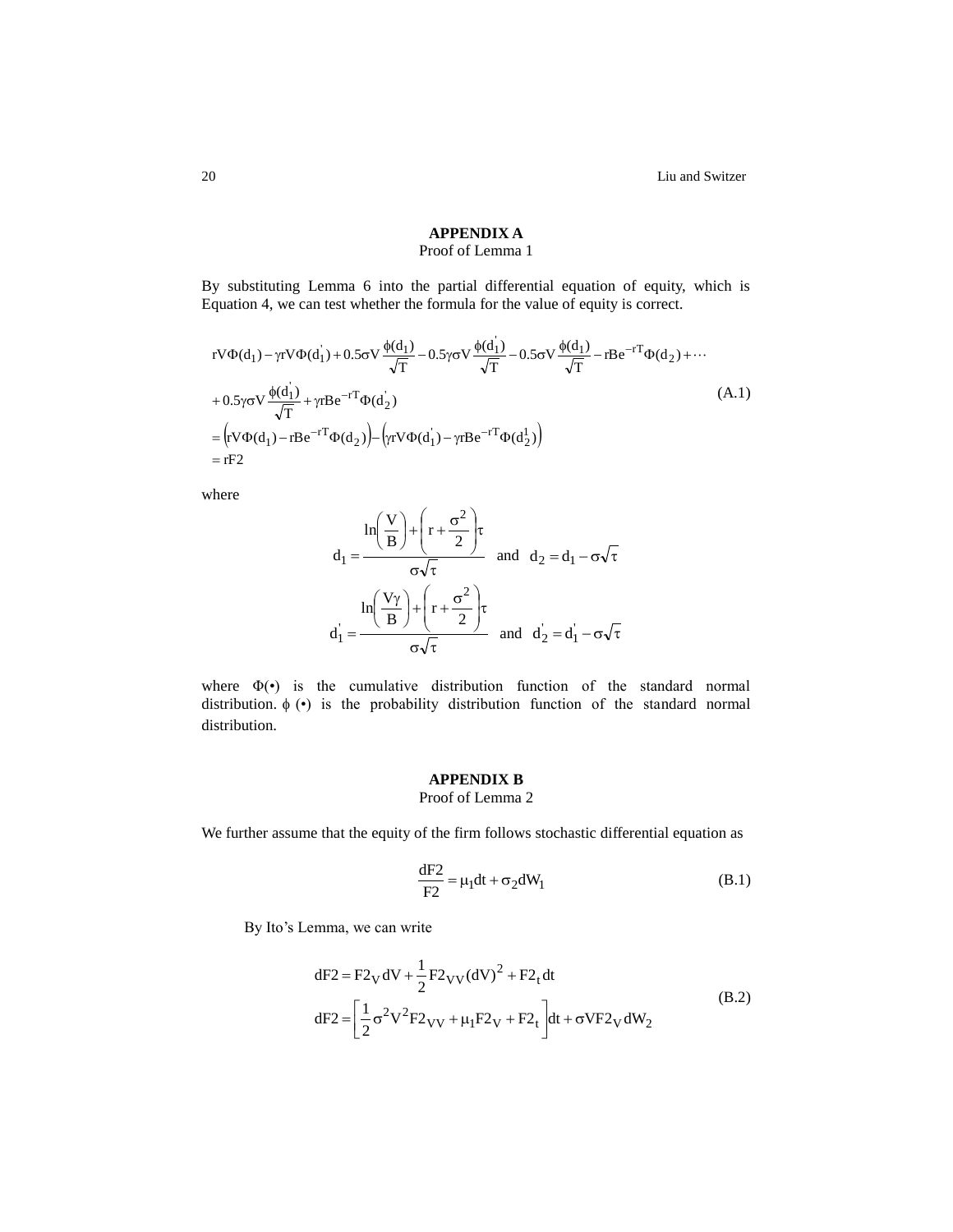By comparing the terms in Lemma (A.1) and Lemma (A.3), we have

$$
\frac{\sigma}{\sigma_2} = \frac{\sigma V}{\sigma V F 2_V}
$$
 (B.3)

So, we have

$$
\frac{\sigma}{\sigma_2} = \frac{1}{\left(\Phi(d_1) - \gamma \Phi(d_1)\right)}
$$
(B.4)

#### **APPENDIX C**

CB Pricing with Normal Corporate Bond in Firm's Capital Structure

Similar to the process of deriving Lemma 1, we can derive CB pricing formulae when the firm's capital structure includes normal corporate bond. Now the firm value is equal to

$$
V = F1 (V, \tau) + F2 (V, \tau) + F3(V, \tau)
$$
 (C.1)

where F3(V,  $\tau$ ) is the value of normal corporate bond. We assume the face value and maturity t are  $(B_1, T_1)$  and  $(B_2, T_2)$  for convertible bond F1 and normal corporate bond F3 respectively. Without loss of generality, we further require that  $T_2 < T_1$ . Then we can evaluate CB at time  $T_2$ .

$$
F3 = V - C(V, B2, T2)
$$
  
\n
$$
F1 =\begin{cases}\n0, V_{T2} \le B_2 \\
V_{T2} - C(V_{T2}, B_1, T_1 - T_2) + \gamma C(V_{T2}, \frac{B_1}{\gamma}, T_1 - T_2), V_{T2} > B_2 \\
F2 = V - F1 - F3\n\end{cases}
$$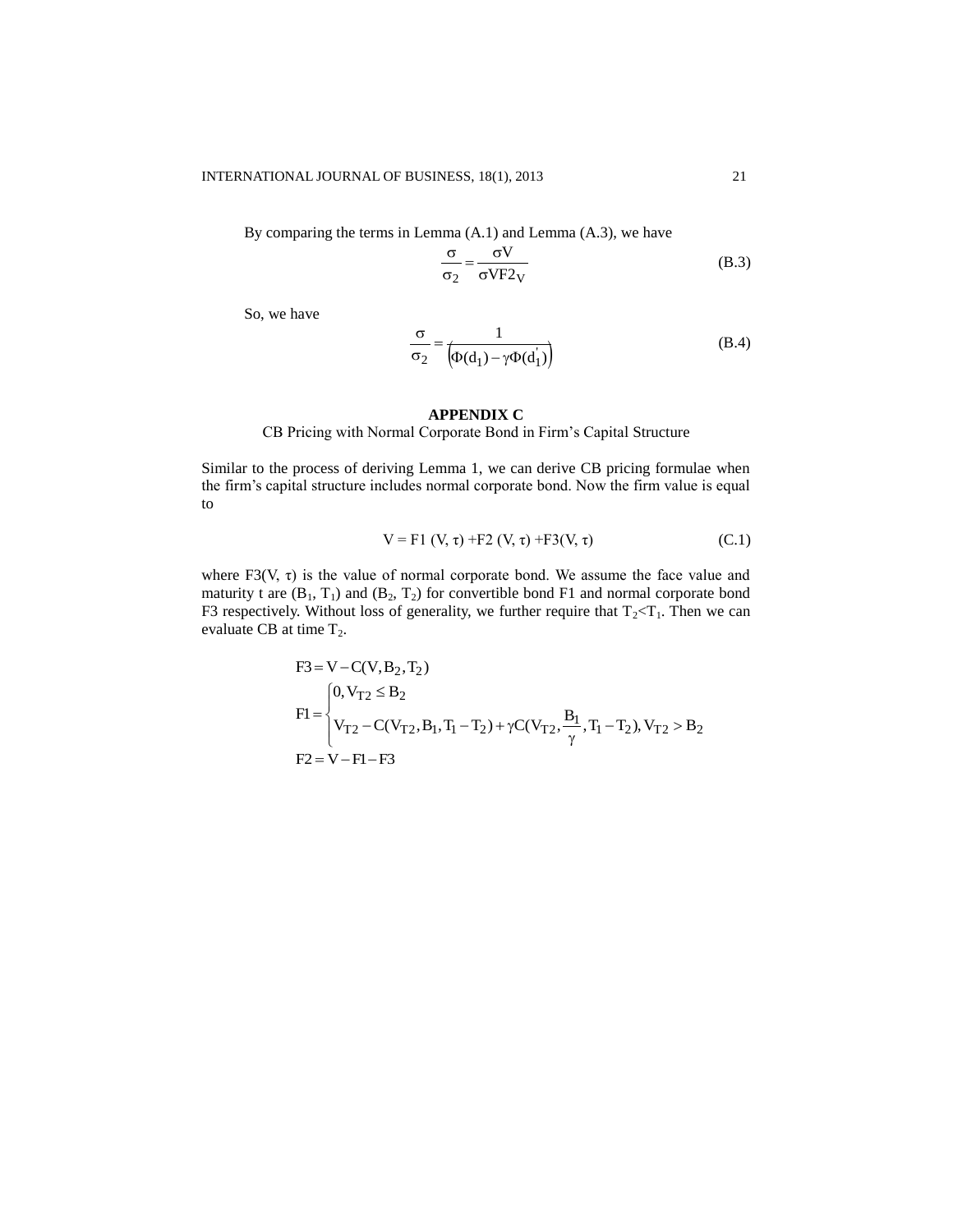#### **REFERENCES**

- Baker, M., and J. Wurgler, 2002, "Market Timing and Capital Structure," *Journal of Finance*, 57(1), 1-32.
- Bardhan, I., A. Bergier, E. Derman, C. Dosembet, and I. Kani, 1994, "Valuing Convertible Bonds as Derivatives," *Quantitative Strategies Research Notes of Goldman Sachs.*
- Billingsley, R.S., and D.M. Smith, 1996, "Why Do Firms Issue Convertible Debt?" *Financial Management*, 25, 91-97.
- Black, F., and M. Scholes, 1973, "The Pricing of Options and Corporate Liabilities," *Journal of Political Economy*, 81, 637-59.
- Black, F., [and J.C. Cox,](http://www.jstor.org/search/Results?mo=bs&Query=aa:%22Fischer%20Black;%20Myron%20Scholes%22&hp=25&si=1) 1976, "Valuing Corporate Securities Some Effects of Bond Indenture Provisions," *Journal of Finance*, 31(2), 351-367.
- Brennan, M.J., and A. Kraus, 1987, "Efficient Financing under Asymmetric Information," *Journal of Finance*, 42(5), 1225-1243.
- Brennan, M.J., and E.S. Schwartz, 1977a, "Convertible Bonds: Valuation and Optimal Strategies for Call and Conversion," *Journal of Finance*, 32(5), 1699-1715.
- Brennan, M.J., and E.S. Schwartz, 1977 b, "The Valuation of American Put Options," *Journal of Finance*, 32, 449-462.
- Brennan, M.J., and E.S. Schwartz, 1978, "Finite Difference Methods and Jump Processes Arising in the Pricing of Contingent Claims: A Synthesis," *Journal of Financial and Quantitative Analysis*, 13(3), 461-474.
- Brennan, M.J., and E.S. Schwartz, 1980, "Analyzing Convertible Securities," *Journal of Financial and Quantitative Analysis*, 15(4), 907-929.
- Brennan, M.J., and E.S. Schwartz, 1988, "The Case for Convertibles," *Journal of Applied Corporate Finance*, 1, 55-64.
- Buchan, M.J., 1997, "Convertible Bond Pricing: Theory and Evidence," *Working Paper*.
- Buchana[na,](http://www.sciencedirect.com/science?_ob=ArticleURL&_udi=B6V7G-42SXDXS-3&_user=10&_coverDate=05%2F31%2F2001&_rdoc=1&_fmt=full&_orig=search&_cdi=5842&_sort=d&_docanchor=&view=c&_acct=C000050221&_version=1&_urlVersion=0&_userid=10&md5=797d7f0fa6d9b869c68c8fabccaac9f2#aff1) W.K., P. Hodge[sb,](http://www.sciencedirect.com/science?_ob=ArticleURL&_udi=B6V7G-42SXDXS-3&_user=10&_coverDate=05%2F31%2F2001&_rdoc=1&_fmt=full&_orig=search&_cdi=5842&_sort=d&_docanchor=&view=c&_acct=C000050221&_version=1&_urlVersion=0&_userid=10&md5=797d7f0fa6d9b869c68c8fabccaac9f2#aff2) and J. Theis, 2001, "Which Way the Natural Gas Price: an Attempt to Predict the Direction of Natural Gas Spot Price Movements Using Trader Positions," *Energy Economics*, 23(3), 279-293.
- Byrd, A.K., S.V. Mann, W.T. Moore, and P. Ramanlal, 1998, "Rational Timing of Calls of Convertible Preferred Stocks," *Journal of Financial Research*, 21, 293-313
- Carayannopoulos, P., and M. Kalimipalli, 2003, "Convertible Bond Prices and Inherent Biases," *Journal of Fixed Income*, 13, 64-73.
- Carlson, M., A. Fisher, and R. Giammarino, 2004, "Corporate Investment and Asset Price Dynamics: Implications for the Cross-Section of Returns," *Journal of Finance*, 59, 2577-2603.
- Carlson, M., A. Fisher, and R. Giammarino, 2006. "Corporate Investment and Asset Price Dynamics: Implications for SEO Event Studies and Long-Run Performance," *Journal of Finance*, 61, 1009-1034.
- Chen, H.L., N. Jegadeesh, and R. Wermers, 2000, "The Value of Active Mutual Fund Management: An Examination of the Stockholdings and Trades of Fund Managers," *Journal of Financial and Quantitative Analysis*, 35, 343-368.
- Constantinides, G.M., and B.D. Grundy, 1989, "Optimal Investment with Stock Repurchase and Financing as Signals," *Review of Financial Studies*, 2, 445-465.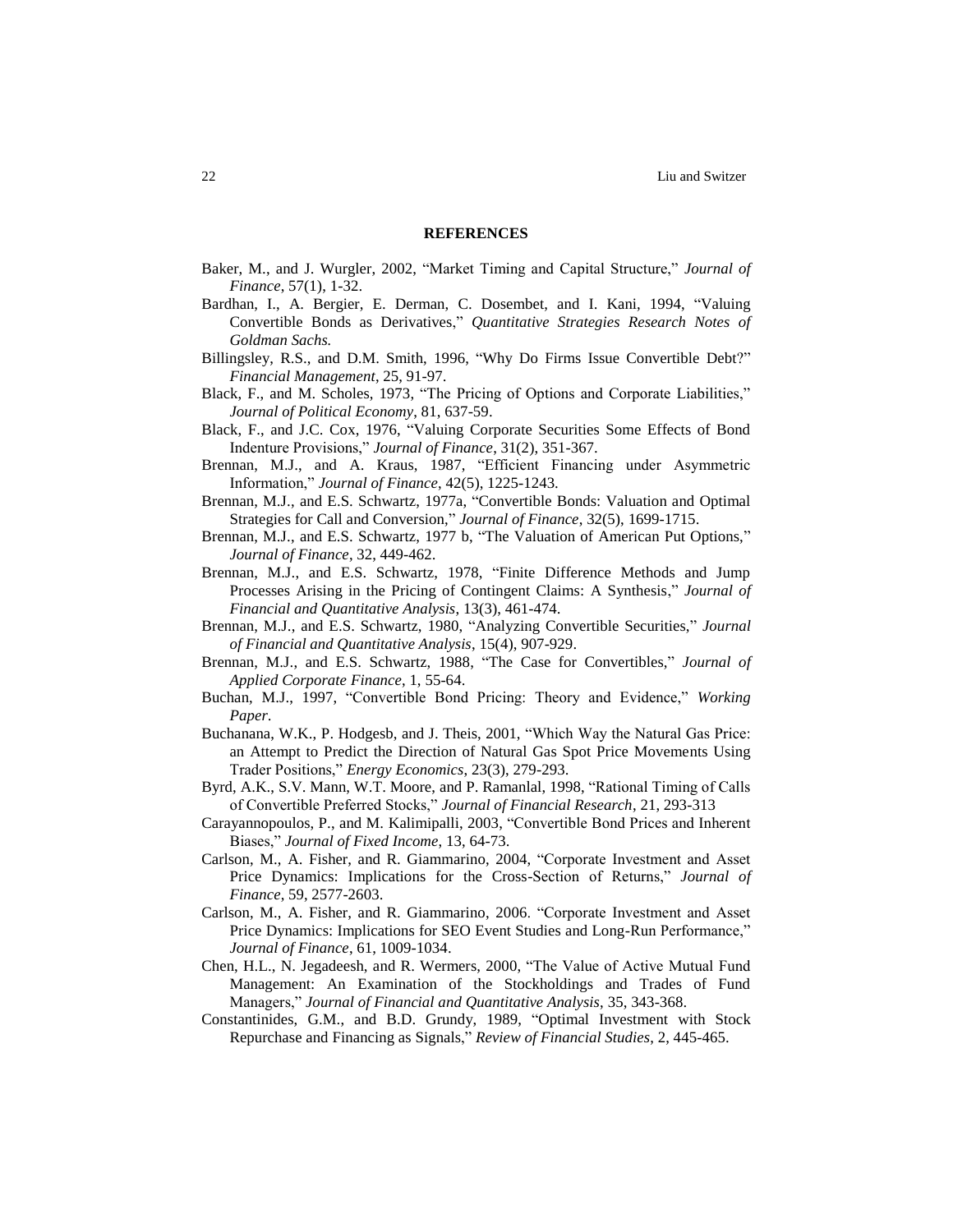- Cox, J.C., S.A. Ross, and M. Rubinstein, 1979, "Option Pricing: A Simplified Approach," *Journal of Financial Economics*, 7, 229-263.
- Das, S., 2001, *Structured products & hybrid securities*, 2<sup>nd</sup> edition, Wiley, New York, US.
- Datta, S., and M. Iskandar-Datta, 1996, "New Evidence on the Valuation Effects of Convertible Bond Calls," *Journal of Financial and Quantitative Analysis*, 31(2), 295-307.
- Davidson III, W.N., J.L. Glascock, and T.V. Schwartz, 1995. "Signalling with Convertible Debt," *Journal of Financial and Quantitative Analysis*, 30(3), 425-440.
- Elton, E.L., M.J. Gruber, and C.R. Blake, 2003, "Incentive Fees and Mutual Funds," *Journal of Finance*, 58, 779-804.
- Essig, S.M., 1992, "Convertible Securities and Capital Structure Determinants," *Ph.D. dissertation* (Graduate School of Business, University of Chicago, Chicago, IL).
- Fabozzi, F., J. Liu, and L.N. Switzer, 2009, "Market Efficiency and Returns from Convertible Bond Hedging and Arbitrage Strategies," *Journal of Alternative Investments*, 11, pp. 37-46.
- Fama, E.F., 1998, "Market Efficiency, Long-Term Returns, and Behavioral Finance," *Journal of Financial Economics*, 49, 283-306.
- Green, R., 1984, "Investment Incentives, Debt and Warrants," *Journal of Financial Economics*, 13, 115-136.
- Heinkel, R., and J. Zechner, 1990, "The Role of Debt and Preferred Stock as a Solution to Adverse Investment Incentives," *Journal of Financial and Quantitative Analysis*, 25(1), 1-24.
- Henriksson, R.D., 1984, "Market Timing and Mutual Fund Performance: An Empirical Investigation," *Journal of Business*, 57(1), 73-96.
- Ingersoll, J., 1977a, "A Contingent-Claims Valuation of Convertible Securities," *Journal of Financial Economics*, 4, 289- 321.
- Ingersoll, J., 1977b, "An Examination of Corporate Call Policies on Convertible Securities," *Journal of Finance*, 32, 463- 478.
- Isagawa, N., 2000, "Convertible Debt: An Effective Financial Instrument to Control Managerial Opportunism," *Review of Financial Economics*, 9, 15-26.
- Isagawa, N., 2002, "Callable Convertible Debt under Managerial Entrenchment," *Journal of Corporate Finance*, 8(3), 255–270.
- Jalan, P., and G. Barone-Adesi, 1995, "Equity Financing and Corporate Convertible Bond Policy," *Journal of Banking and Finance*, 19(2), 187–206.
- Jensen, M., and W. Meckling, 1976, "Theory of the Firm: Managerial Behavior, Agency Costs and Ownership Structure," *Journal of Financial Economics*, 4, 305-360.
- Jung, K., Y.C. Kim, and R.M. Stulz, 1996, "Timing, Investment Opportunities, Managerial Discretion, and the Security Issue Decision," *Journal of Financial Economics*, 42(2), 159-186.
- Knutson, P.H., 1971, "An Empirical Study of the Cost of Convertible Securities," *Journal of Accounting Research*, 9, 99-112.
- Lee, H.W., and R.E. Figlewicz, 1999, "Characteristics of Firms that Issue Convertible Debt versus Convertible Preferred Stock," *Quarterly Review of Economics and Finance*, 39, 547-563.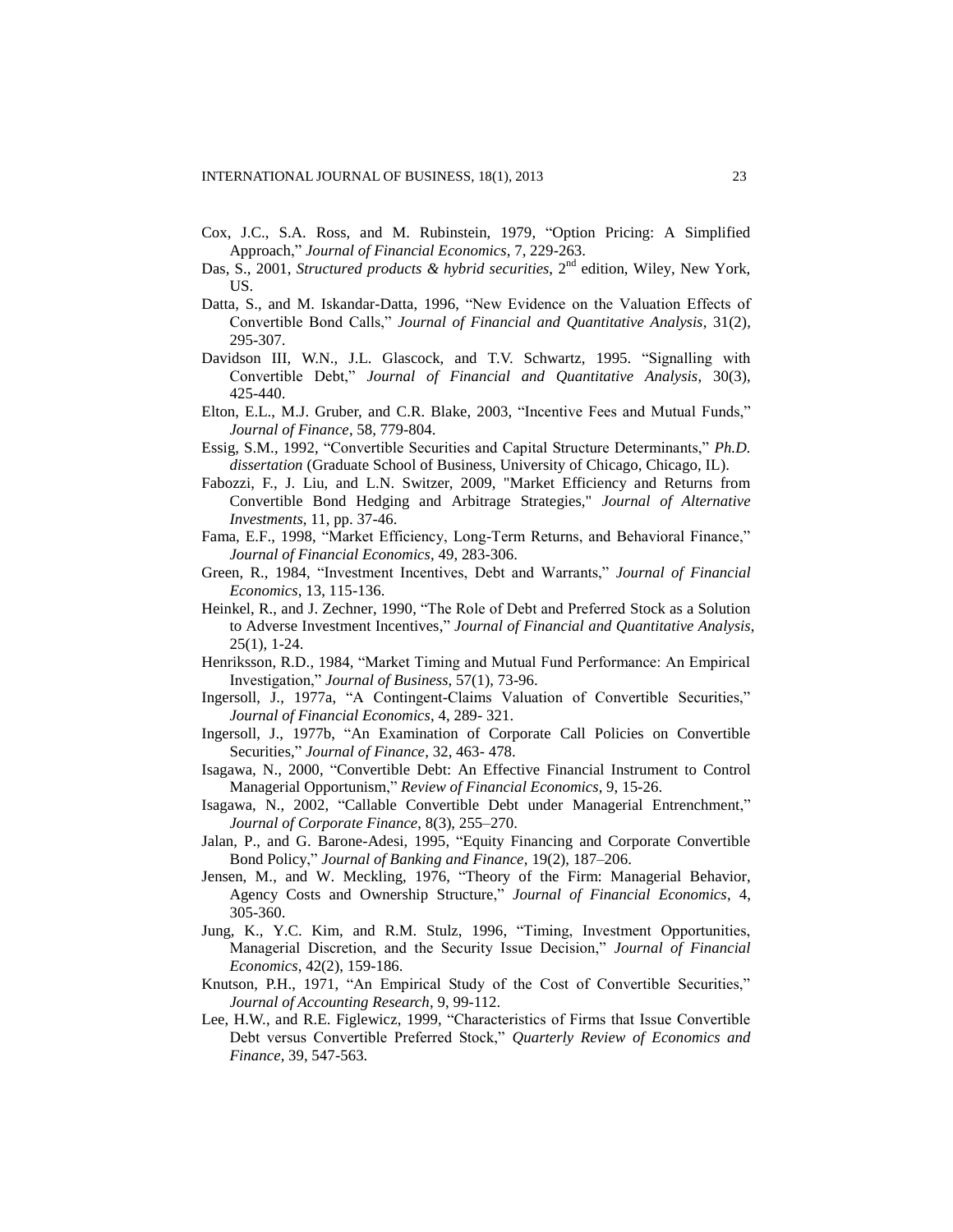- Leland, H., 1994, "Corporate Debt Value, Bond Covenants and Optimal Capital Structure," *Journal of Finance*, 49(4), 1213-1252.
- Leland, H., 1998, "Agency Costs, Risk Management, and Capital Structure," *Journal of Finance*, 53(4), 1213-1243.
- Lewellen, J., and J. Shanken, 2002, "Learning, Asset-Pricing Tests, and Market Efficiency," *Journal of Finance*, 57, 1113-1145.
- Lewis, C.M., 1991, "Convertible debt: Valuation and conversion in complex capital structures," *Journal of Banking and Finance*, 15, 665-682.
- Lewis, C.M., R.J. Rogalski, and J.K. Seward, 2001, "The Long-run Performance of Firms that Issue Convertible Debt: An Empirical Analysis of Operating Characteristics and Analyst Forecasts," *Journal of Corporate Finance*, 7, 447–474.
- Lewis, C.M., R.J. Rogalski, and J.K. Seward, 2003, "Industry Conditions, Growth Opportunities, and Market Reactions to Convertible Debt Financing Decisions," *Journal of Banking & Finance*, 27, 153–181.
- Liu, J., and L.N. Switzer, 2010, "Risk and the Abnormal Returns to New Issues of Convertible Bonds," *International Journal of Business*, 15 (2010), 333-346
- Loncarski, I., J.T. Horst, and C. Veld, 2006 a, "Why do Companies Issue Convertible Bonds? A Review of Theory and Empirical Evidence," *Working paper*.
- Loncarski, I., J.T. Horst, and C. Veld, 2006b, "Convertible Debt Issues and Convertible Arbitrage-issue Characteristics, Underpricing and Short sales," *Working paper*.
- Mayers, D., 1998, "Why Firms Issue Convertible Bonds: the Matching of Financial and Real Investment Options?" *Journal of Financial Economics*, 47, 83-102.
- Merton, R.C., 1973, "The Theory of Rational Option Pricing," *Bell Journal of Economics and Management Science* 4(1), 141-183.
- Merton, R.C., 1974, "On the Pricing of Corporate Debt: The Risk Structure of Interest Rates," *Journal of Finance*, 29, 449-470.
- Modigliani, F., and M.H. Miller, 1958, "The Cost of Capital, Corporative Finance, and the Theory of Investment," *American Economic Review*, 48(3), 261-297.
- Modigliani, F., and M.H. Miller, 1961, "Dividend Policy, Growth and the Valuation of Shares," *Journal of Business*, 34(4), 411-433.
- Modigliani, F., and M.H. Miller, 1963, "Corporate Income Taxes and the Cost of Capital," *American Economic Review*, 53(3), 433-443.
- Myers, S., and N.S. Majluf, 1984, "Corporate Financing and Investment Decisions When Firms Have Information Investors Do Not Have," *Journal of Financial Economics*, 13, 187-221.
- Myers, S.C., 1984, "The Capital Structure Puzzle," *The journal of Finance*, 39(3), 575-592.
- Nyborg, K., 1996, "The Use and Pricing of Convertible Bonds," *Applied Mathematical Finance*, 3, 167-190.
- Sarkar, S., 2003, "Early and Late Calls of Convertible Bonds," *Journal of Banking and Finance*, 27, 1349-1374.
- Shivers, M.A., 2003, "Convertible Bond Valuation and Pricing: Theory and Evidence," *Working Paper*.
- Stein, J.C., 1992, "Convertible Bonds as Backdoor Equity Financing," *Journal of Financial Economics*, 32, 3-22.
- Stiglitz, J.E., 1969, "A Re-examination of the Modigliani-Miller Theorem," *American Economic Review*, 59(5), 784-793.